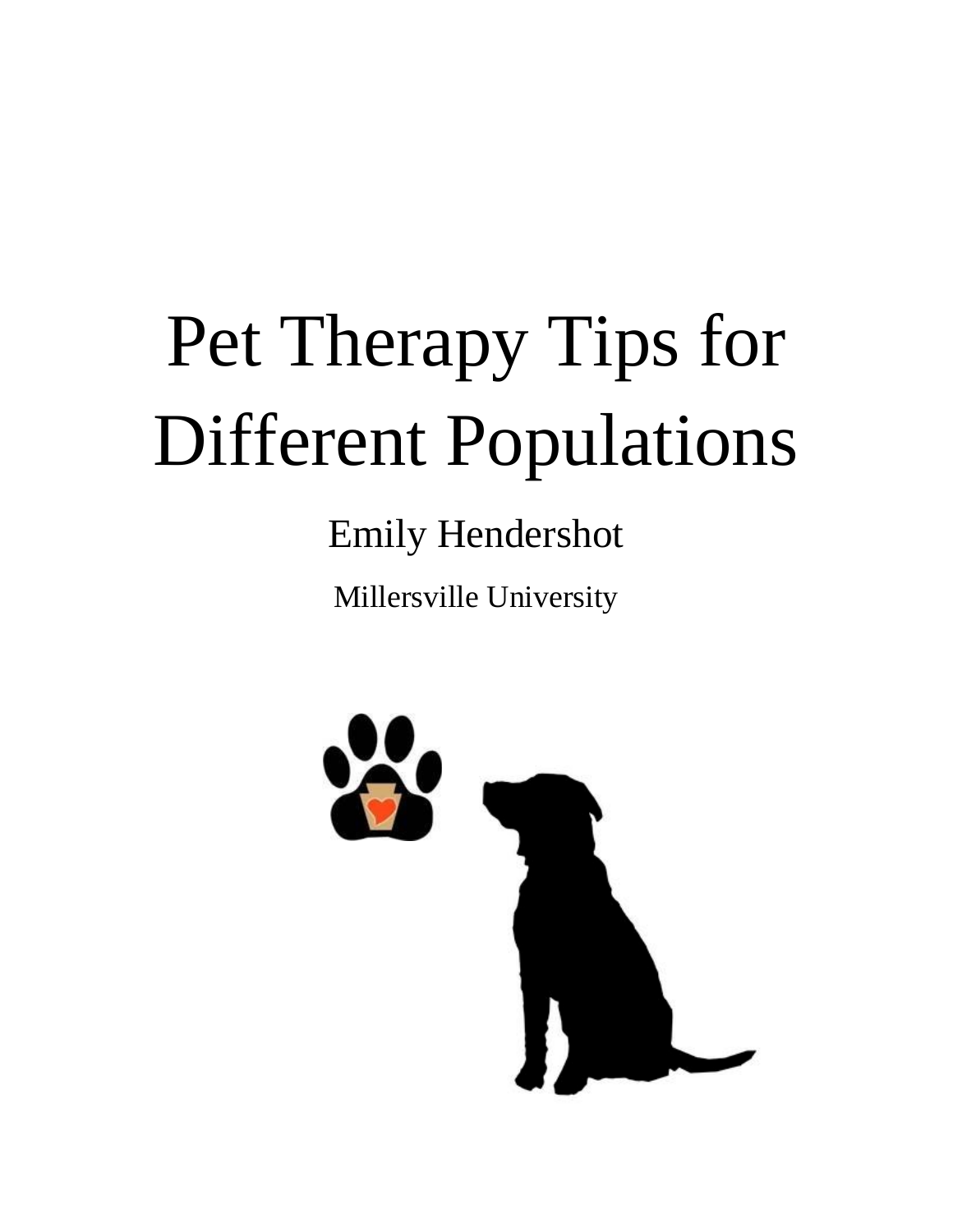# Table of Contents

| 1. | Children                                                                             | $2 - 6$   |
|----|--------------------------------------------------------------------------------------|-----------|
|    | Children in General<br>a.                                                            | $2 - 3$   |
|    | <b>Children with Reading Difficulties</b><br>b.                                      | $3-4$     |
|    | Children with Autism<br>C <sub>1</sub>                                               | $4 - 6$   |
| 2. | <b>At-Risk Teens</b>                                                                 | $7 - 8$   |
| 3. | Elderly                                                                              | $9-14$    |
|    | Working with Elderly in Nursing Homes<br>a.                                          | $9-12$    |
|    | Elderly with Alzheimer's<br>b.                                                       | $12 - 14$ |
|    | 4. Physical Therapy                                                                  | $15-16$   |
|    | 5. Occupational Therapy                                                              | $17-19$   |
|    | 6. Traumatic Brain Injury                                                            | $20 - 21$ |
| 7. | Other Activities and Trick Ideas from the book, "Animal Assisted Therapy Activities" |           |
|    | To Motivate and Inspire"                                                             | $22 - 26$ |
|    |                                                                                      |           |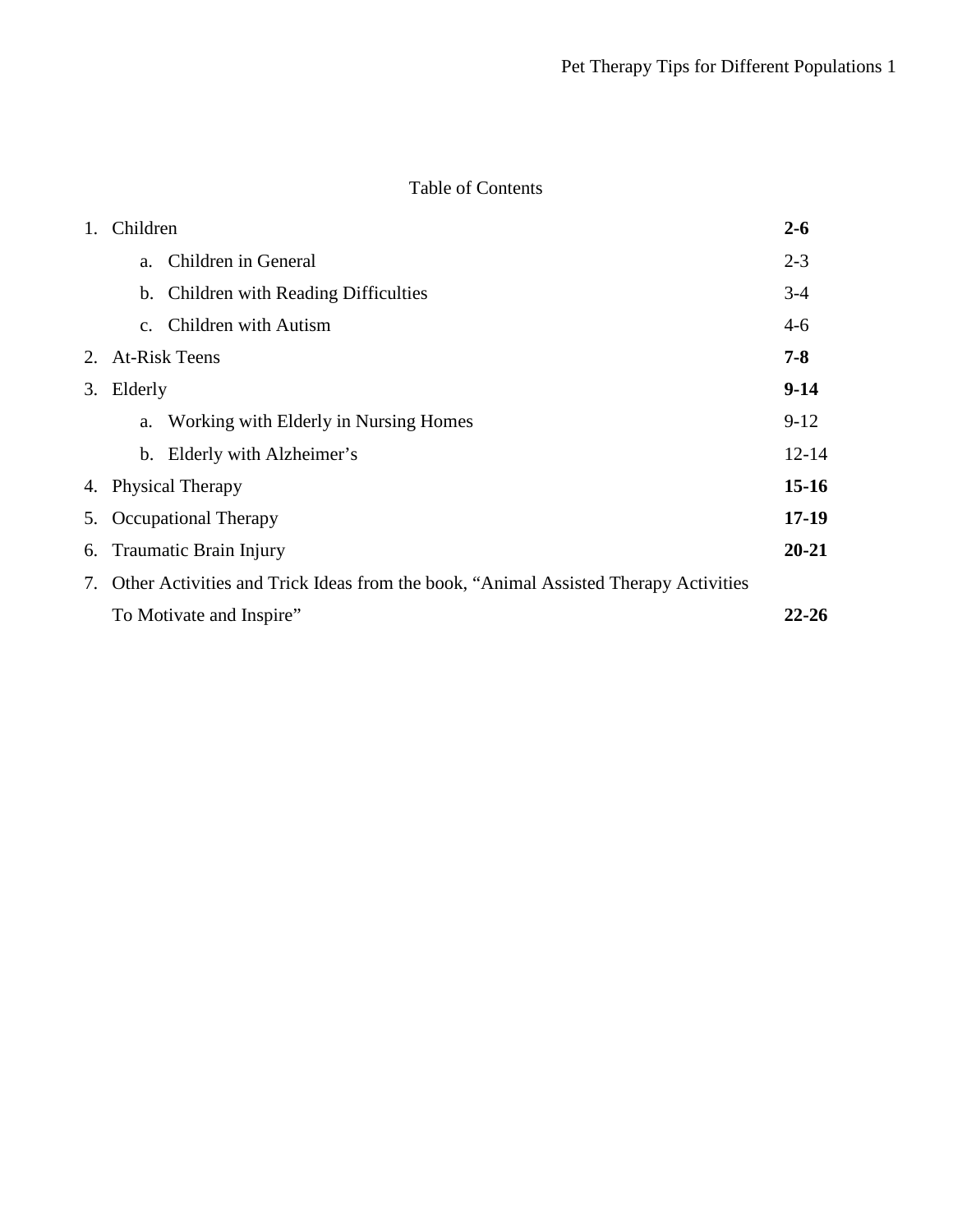#### **CHILDREN:**

# I. In General

- A. Preparing the Visit
	- 1. Information to know:
		- a) Number of children that will be present
		- b) Layout of the room
			- (1) Where is it best for children and dog to sit?
		- c) Length of your visit
			- (1) it is suggested that visits are about 45 minutes or less
		- d) Goals of your visit
		- e) Type of children
			- (1) Are you there for a special reason?
				- (a) this will affect your goals
		- f) If you must be careful of pet allergies
		- 2. Discuss the visit with the child's teacher beforehand if possible
- B. Tips to Prepare for children
	- 1. Use a 4 foot leash or a shorter leash
- C. Introduce Yourself and Your Dog to the Children
	- 1. Tell the children about your dog
		- a) What is your dog's name and age?
		- b) What kind of dog is it?
		- c) What does the dog like?
		- d) Do you have any funny stories about your dog?
			- (1) Try to relate your dog's personality to why you are with the children now
				- (a) Example: My dog loves to read! Today she will be reading with
					- you. She likes to read books about animals and look at the pictures
	- 2. Introduce Yourself
		- a) Tell where you are from, what you like
			- (1) once again, try to relate something to the children so they feel comfortable
	- 3. Before letting the children approach your dog, instruct them on how to approach based on your own knowledge about your dog
		- a) Tell them your expectations:
			- (1) how to safely approach
				- (a) ex: slowly, from the front, with palms turned up for the dog to sniff
			- (2) if you wish for the children to be seated
			- (3) tell them to move slowly around pets
			- (4) tell them to be gentle
		- b) Do not let more than a few children surround your pet at a time
			- (1) small groups are better
		- c) Never allow children to put their faces in your pet's face
- D. Remember that some children might be afraid of pets
	- 1. do not force your pet on the child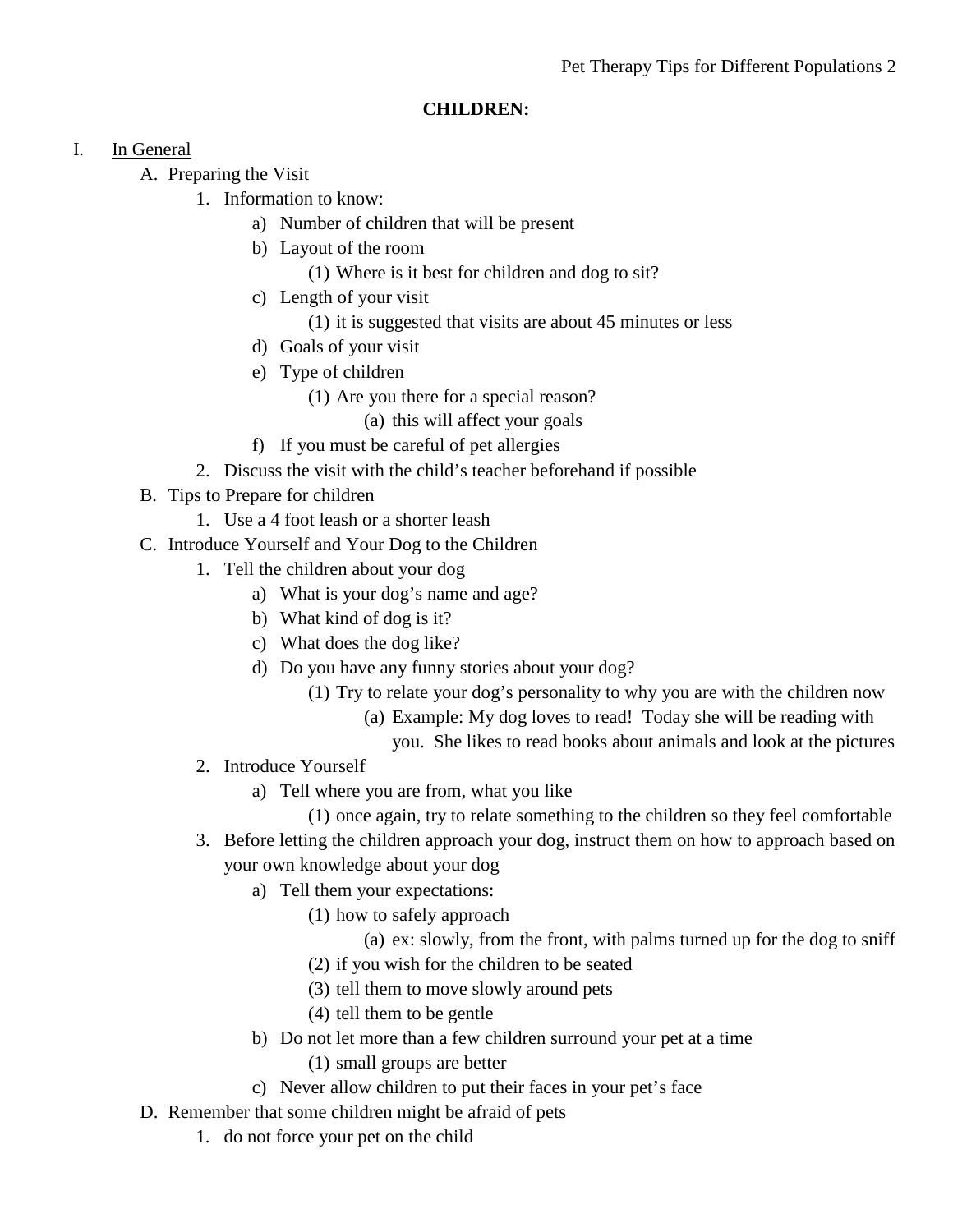- a) In most circumstances, children who are fearful warm up to pets after repeated visits.
- b) Take your lead from the adult responsible for the children you are visiting.
- E. How to handle a child that mistreats your animal
	- 1. Remove your animal from the situation
	- 2. Use this as an opportunity to talk to the children about how the dog feels
		- a) Do not embarrass the child that acted inappropriately
			- (1) use this as an opportunity to teach empathy
- F. What to Do
	- 1. Perform Tricks (kids will be impressed)
	- 2. Play games with children and pet
- II. Children with Reading Difficulties
	- A. What to expect from children with reading difficulties
		- 1. Nervousness, self-conscious about mistakes in front of people, trouble focusing on the text, a dread of reading, quiet voice when reading
	- B. How to Help Children Read
		- 1. Using your dog to help
			- a) Position the dog
				- (1) Put the dog in between you and the child if in chairs
				- (2) the R.E.A.D. program has children sit on floor with dog
				- (3) Wherever you are, make sure you can read the text!
					- (a) If possible, have a copy of the same book the child is reading so you can follow along, correct mistakes, and *encourage* good reading
				- (4) Allow children to be in a position to pet the dog as they read if they need to
					- (a) this can soothe a nervous child
			- b) Have children show the dog pictures
				- (1) the dog is a rewarding, nonjudgmental party, and this makes reading more fun
			- c) Tell the children that the dog is listening to them and that the dog is reading, too (1) If possible, direct your dog's attention to the book
			- d) Use the dog as a reward for reading
				- (1) allow them to give the dog a treat when they are finished reading if your dog has passed the KPETS treat test
					- (a) if you can't use treats, maybe use a toy for the child to reward the dog with
				- (2) allow them to pet the dog when they finish reading
		- 2. What You Can Do
			- a) Encourage and reward children for good behavior
				- (1) Praise children for figuring out difficult words
				- (2) Encourage expressive reading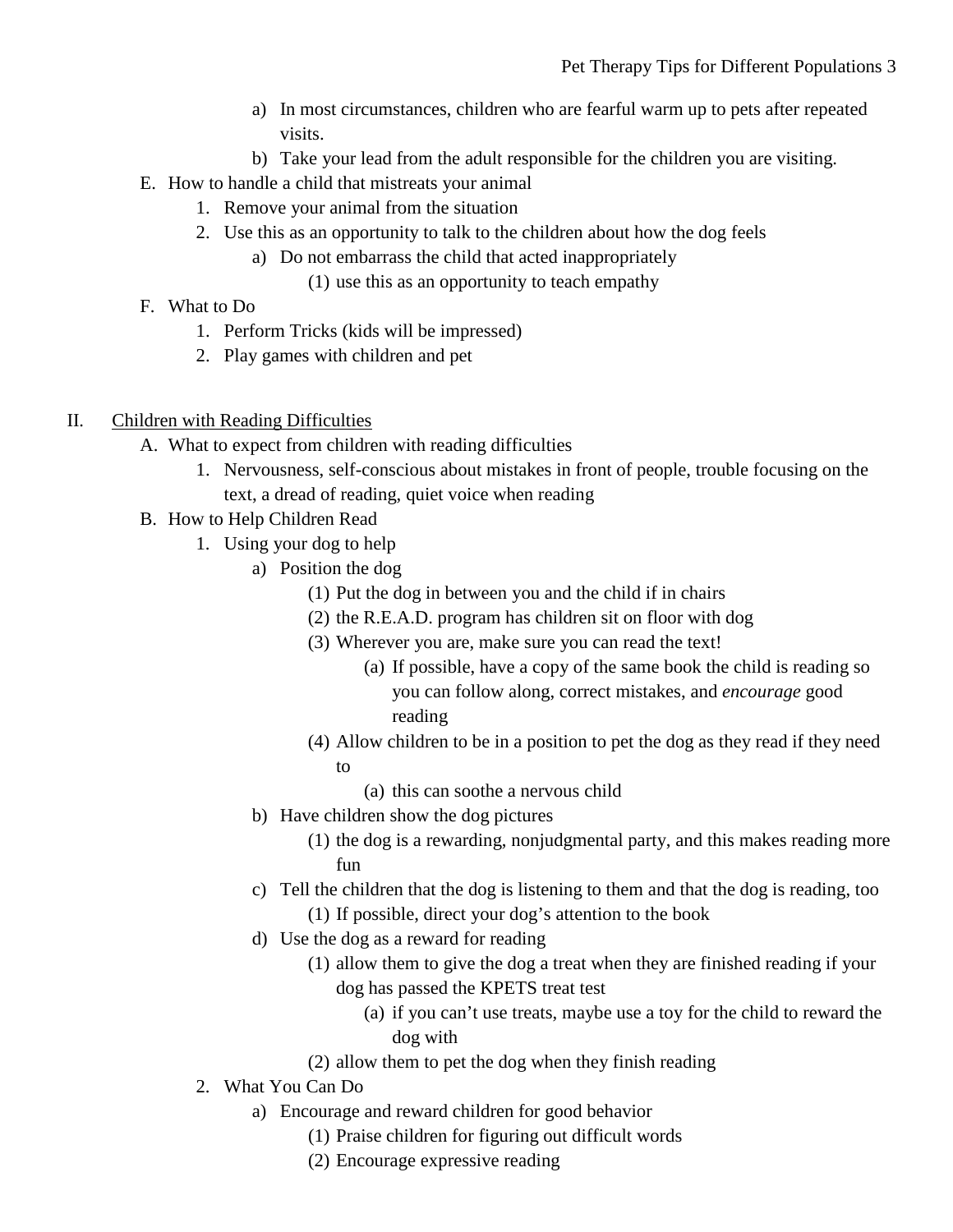- $(3)$  Say, "I liked the way you......."
- b) Aid children when they are having difficulty
	- (1) Help them sound out words
	- (2) Give them hints based on context
	- (3) Define words they may not know
		- (a) ask them what certain words mean
- c) Respond to the text they are reading
	- (1) Relate it to their lives or your own life
	- (2) reinforce lessons stated in text
		- (a) if book encourages use of "please" and "thank you," mention that politeness is important and how you use it
	- (3) Ask them simple questions about the text
	- (4) Ask them how characters might feel and how the child might feel in that situation
- d) Work with the teacher!!
	- (1) The teacher can prepare a list of questions or comments for the volunteer to use to guide meaningful interactions.

## III. Children with Autism

- A. What is Autism?
	- 1. A complex disorder of brain development
		- a) It is a spectrum!!
	- 2. Characterized by (in varying degrees)
		- a) difficulties in social interaction (part 1 of triad)
		- b) difficulties in verbal and nonverbal communication (2 of triad)
		- c) repetitive behaviors (3 of triad)
			- (1) e.g., hand-flapping, repeating a single word/phrase
			- (2) some people with autism cannot live independently
	- 3. Can be associated with
		- a) intellectual disability
		- b) difficulties in motor coordination
		- c) difficulties in attention
	- 4. Some Behaviors to Expect
		- a) some children lack expressive language
			- (1) you might be helping encourage children to speak
		- b) some children may have violent tantrums
			- (1) in my opinion, it is particularly important to have a quick-release collar when working with autistic children who could potentially have tantrums
		- c) often avoid eye contact with other people
		- d) have difficulty interpreting what others are thinking or feeling because they can't understand social cues, such as tone of voice or facial expressions, and don't watch other people's faces for clues about appropriate behavior
		- e) Can lack empathy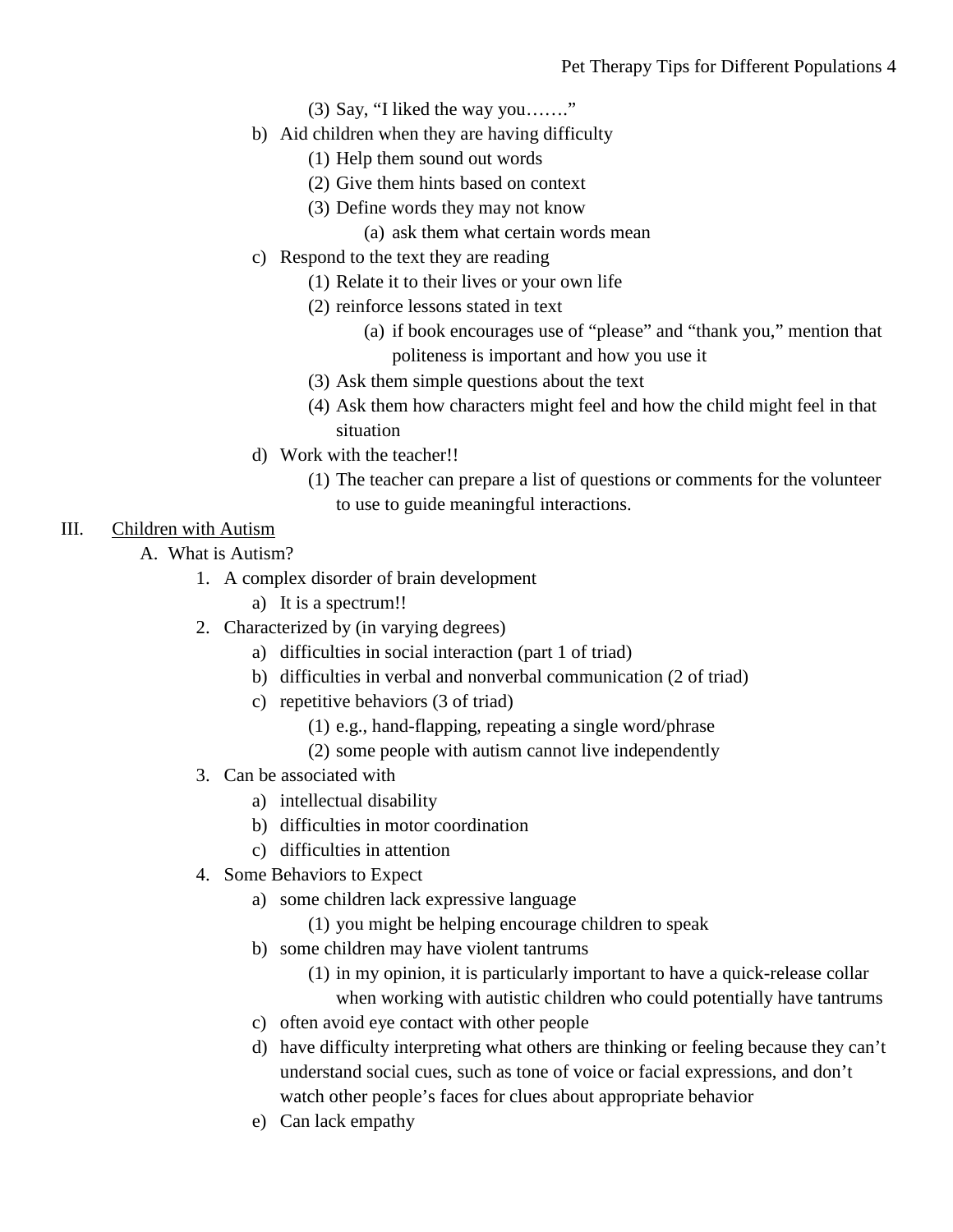- (1) You can ask an autistic child questions concerning how the dog might feel in certain situations, which can help develop empathy if the child likes animals
- f) repetitive movements such as rocking and twirling, or self-abusive behavior such as biting or head-banging
- g) don't know how to play interactively with other children
	- (1) That's why play with a dog might be beneficial for autistic children that like animals
- h) Some speak in a sing-song voice about a narrow range of favorite topics, with little regard for the interests of the person to whom they are speaking.
- i) impaired ability to initiate or sustain a conversation with others
- j) absence or impairment of imaginative and social play
- k) stereotyped, repetitive, or unusual use of language
- l) restricted patterns of interest that are abnormal in intensity or focus
- m) preoccupation with certain objects or subjects
- n) Inflexible adherence to specific routines or rituals.
- B. What AAT can do for children with autism
	- 1. increase willingness to participate in therapy
	- 2. lessen threatening nature of therapeutic environment
	- 3. increase attention and engagement on part of patient
	- 4. provide social support
	- 5. provide social lubrication
	- 6. increase self-esteem
	- 7. provide motivation for completion of therapeutic tasks
	- 8. provide a calming influence, help foster empathy and attachment
- C. Safety and efficacy of treatment must be considered
	- 1. If a child with Autism has a history of aggression, it is generally not safe to work with that child
		- a) even self-injurious behaviors must be analyzed with their potential to turn outward toward the dog or to frighten the animal
	- 2. Once you begin the process of working with an autistic child, you must always assess if:
		- a) it is safe for all, including for the animal
		- b) it is a low-stress situation, including for the animal
		- c) useful from a therapeutic perspective
			- (1) for example, children with autism often have extreme anxiety issues,

which can become counterproductive if animal makes the child nervous

- D. Working with Autistic Children:
	- 1. Keep open communication between child, dog handler, therapist, administrator of facility, teachers, parents, etc.
		- a) Therapists and other officials should create a treatment plan that you use
		- b) most likely, you would do occupational therapy with children with autism
	- 2. Work with children that already have an interest in animals
	- 3. Activities: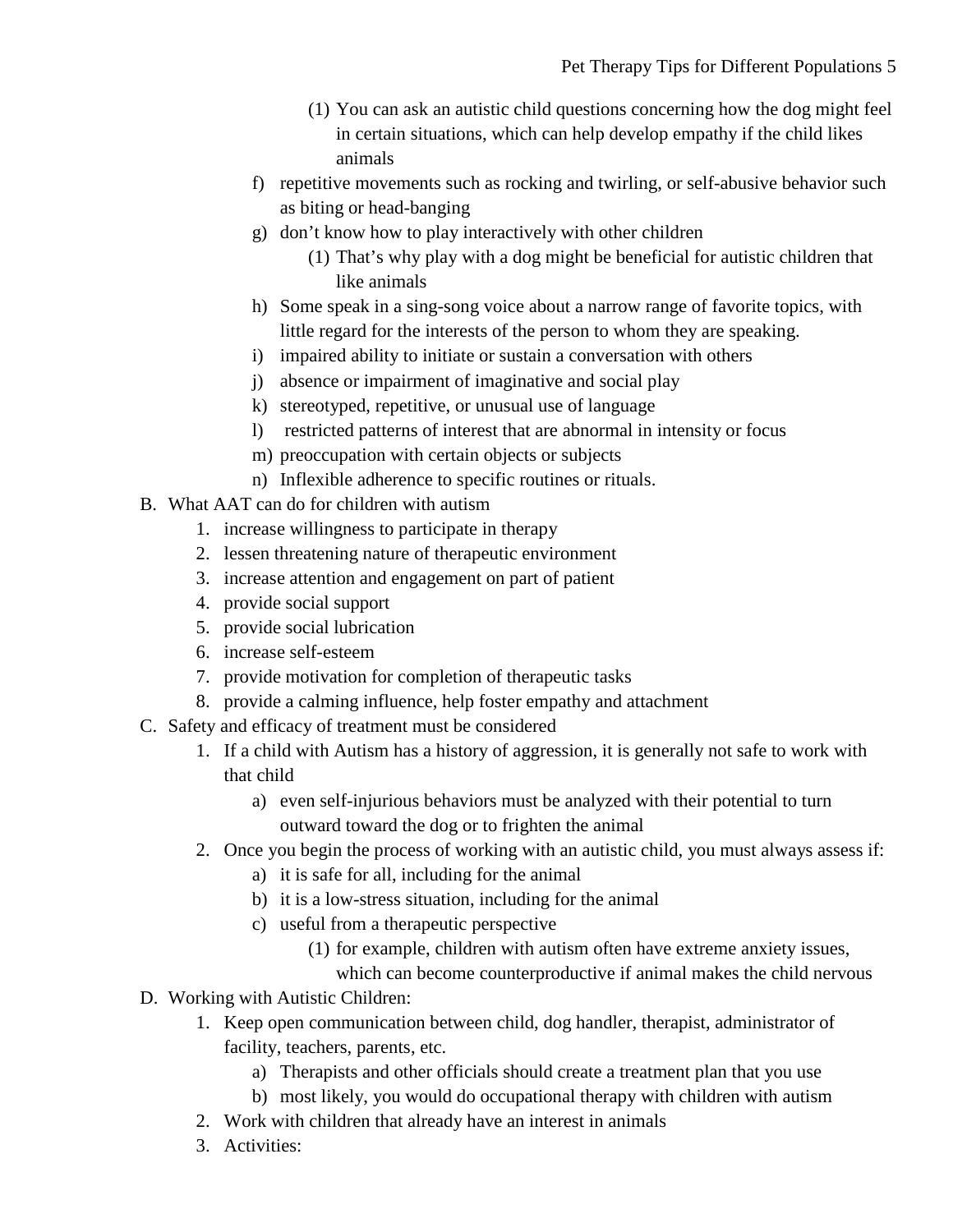- a) petting the dog and talking with the handler and anyone else present
	- (1) children with autism are often sensitive to sensory stimulation, e.g., feeling fur on dog
		- (a) be careful of your dog licking, drooling and making noises such as barks, which could upset children with autism (certain stimulation can "overload" them)
- b) Activities similar to those for physical and occupational therapy
- c) Have your dog do tricks; allow children to give simple commands
- d) See more ideas for activities in the last section of this booklet, Other Activities and Trick Ideas from the book, "Animal Assisted Therapy Activities to Motivate and Inspire"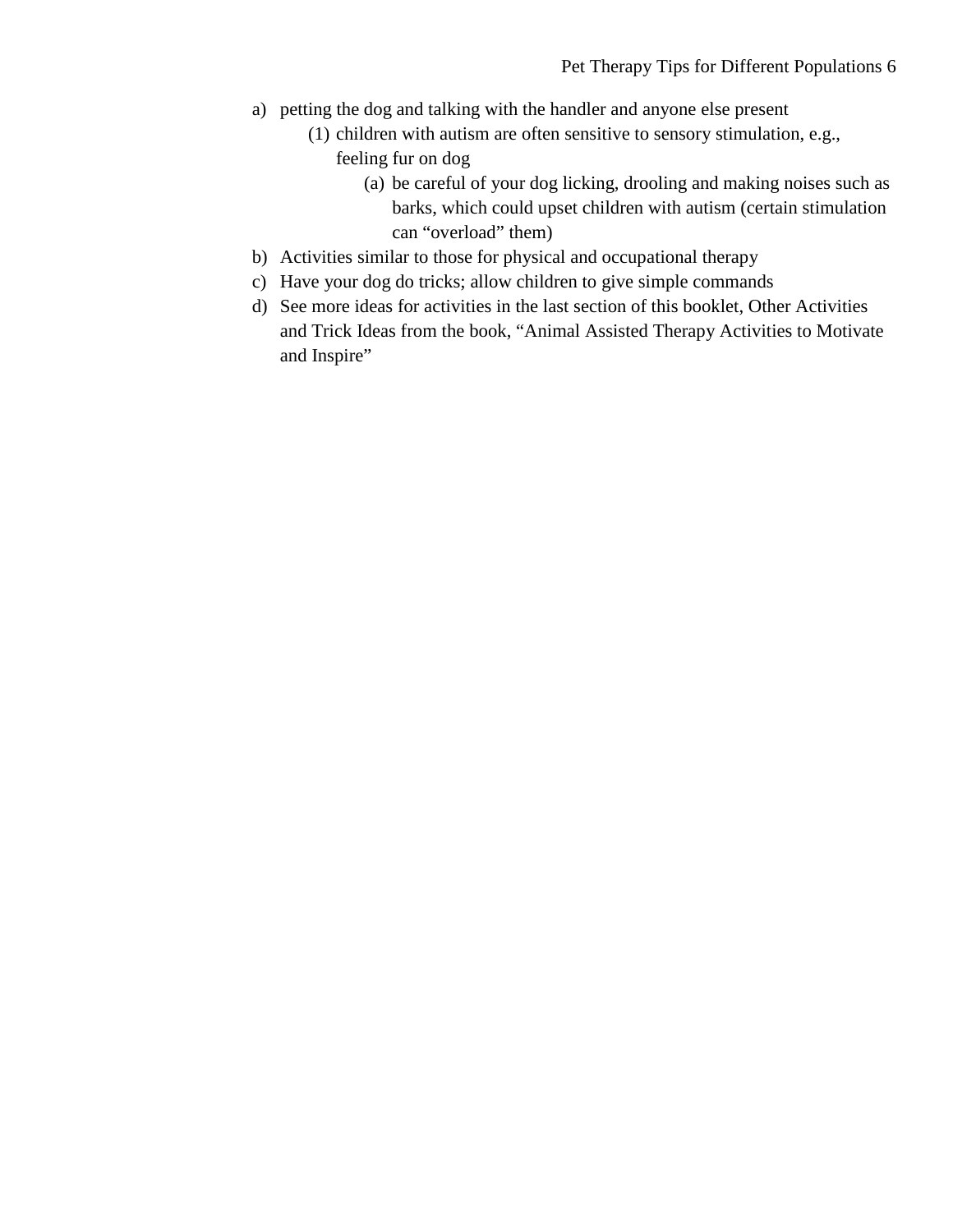## **AT-RISK TEENS:**

# I. Who is At-Risk?

- A. children
	- 1. are seen as at risk if they are disabled, have low self-esteem, or have been abused
	- 2. having limited reading proficiency, having experienced abuse or trauma, having a disability or illness, or having exhibited behavior problems
- B. the family
	- 1. is at-risk if it has family risk factors such as poverty, single parenthood, and low parental education levels
	- 2. poverty, a low level of parental education, a large number of children, not owning a home, single parenthood, welfare dependence, family dysfunction, abuse, parental mental illness, parental substance use, and family discord or illness.
- C. the community
	- 1. is at risk if it has a high crime rate and a low high school graduation rate
	- 2. rates of poverty, crime, unemployment, or teen parenthood in the community
- II. What are teens at risk of?
	- A. alcohol/drug abuse, violence(bullying, robbery, assault), risky sexual behaviors, teen pregnancy, dating abuse(physical, sexual, or psychological/emotional violence within a dating relationship, as well as stalking), suicide
- III. Goals for working with at-risk teens
	- A. improving grades in school, delaying sexual initiation, or developing conflict resolution skills
	- B. encourage the development of extracurricular activities/skills such as art, sports competence, volunteering
- IV. How volunteers can help:
	- A. Role models outside the family can serve as potential buffers for vulnerable children.
- V. What pet therapy inherently offers
	- A. Dogs, honest and non-judgmental, connect with kids in a way that adults often cannot
	- B. As youth learn basic dog handling skills they have an opportunity to care for and about another living being and to experience the love and affirmation dogs offer so freely.
	- C. They see the power of communication, of relationships built on mutual trust and respect.
	- D. Sometimes, simply seeing they can positively influence another being getting a dog to *sit* gives them permission to envision greater possibilities for their own future
	- E. Being with dogs reduces anxiety and arousal.
	- F. A teen who successfully walks a dog across the room, gets his dog to " sit" or master a trick, suddenly becomes a someone able to effect another being, to achieve, to teach
	- G. As the youth work with the dogs and each other they begin to create a new self-perception.
	- H. can help build empathy, self-esteem and the skills and behaviors that foster positive interactions with family, peers, and the community and help give them a fair shake at a better life
- VI. Your role in pet therapy with teens
	- A. You cannot act as a counselor, but you can provide the necessary welcoming environment
		- 1. You can encourage teens and make it clear that they have the ability to succeed in life
		- 2. You can serve as a role model
			- a) Demonstrate patience, good resolution skills, kindness, etc.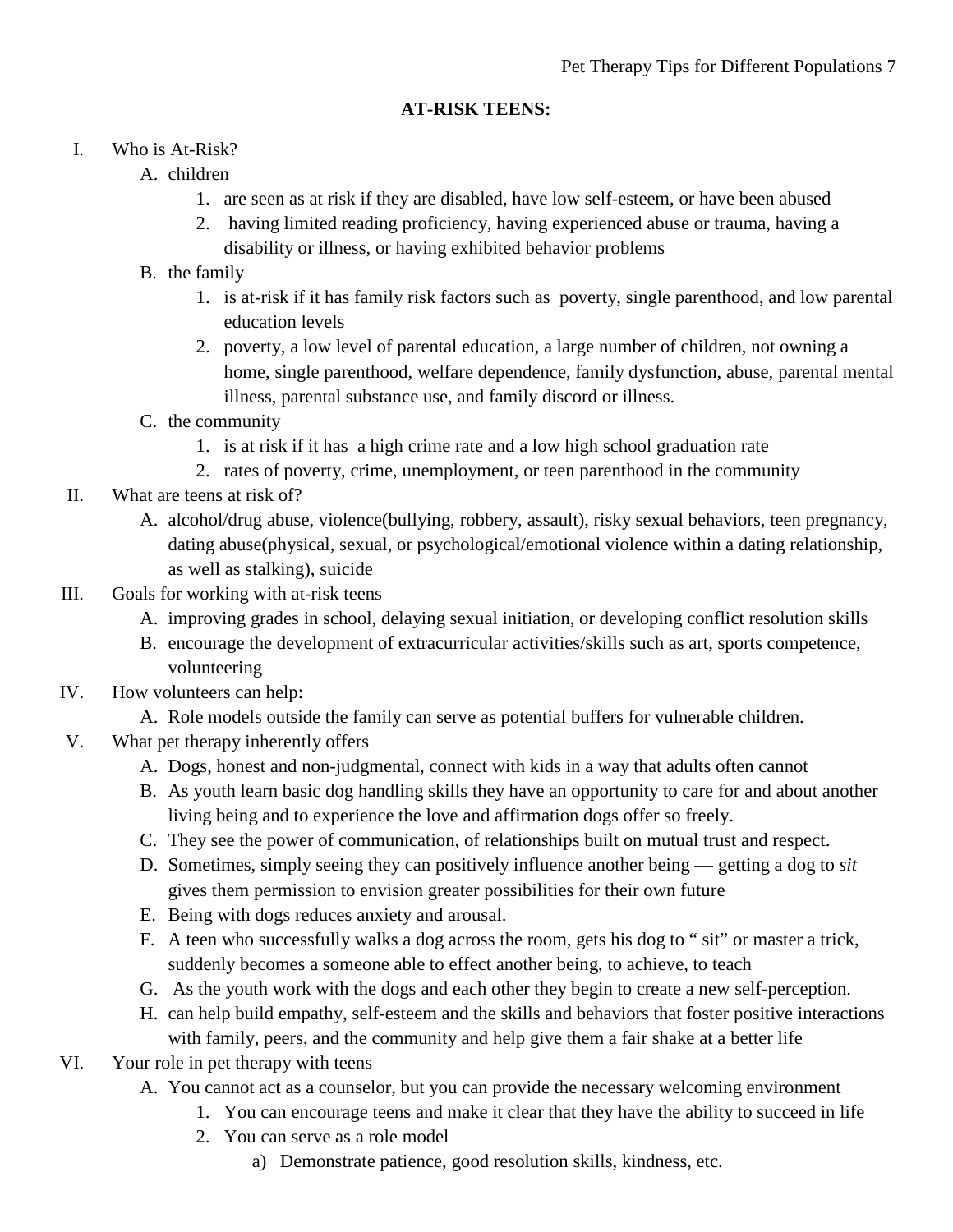- 3. You can offer help in any way possible
- 4. Treat them with unconditional positive regard
- 5. You can reward them and give them praise for good behavior
- 6. You can encourage them to join support groups, go to a counselor, engage in extracurricular activities
- 7. offer a hopeful, healthy perspective on life
- 8. provide a safe place to discuss problems, free of judgment
	- a) CAUTION: be wary of giving advice and acting as a counselor; the goal is just to let students talk freely
- 9. Set up training sessions for teens to learn how to train dogs and take care of dogs (main activity)
	- a) this encourages building self-esteem and self-concept, as well as perceptions of control over their circumstances
	- b) this also can be a training exercise in handling frustrations in training a dog and in other situations in life
		- (1) suggest conflict resolution techniques that assist clients in working through their interpersonal struggles at home and in school
	- c) teach them about positive reinforcement and how it can help them in their own lives
- 10. Use your pet as a way to explain the teen's own behavior and success/failure in certain interactions
	- a) e.g., the dog does not want to do this because he is unsure, but with help, the dog can do it
	- b) the dog is happy when you take care of him and are kind to him
	- c) the dog is scared when you raise your voice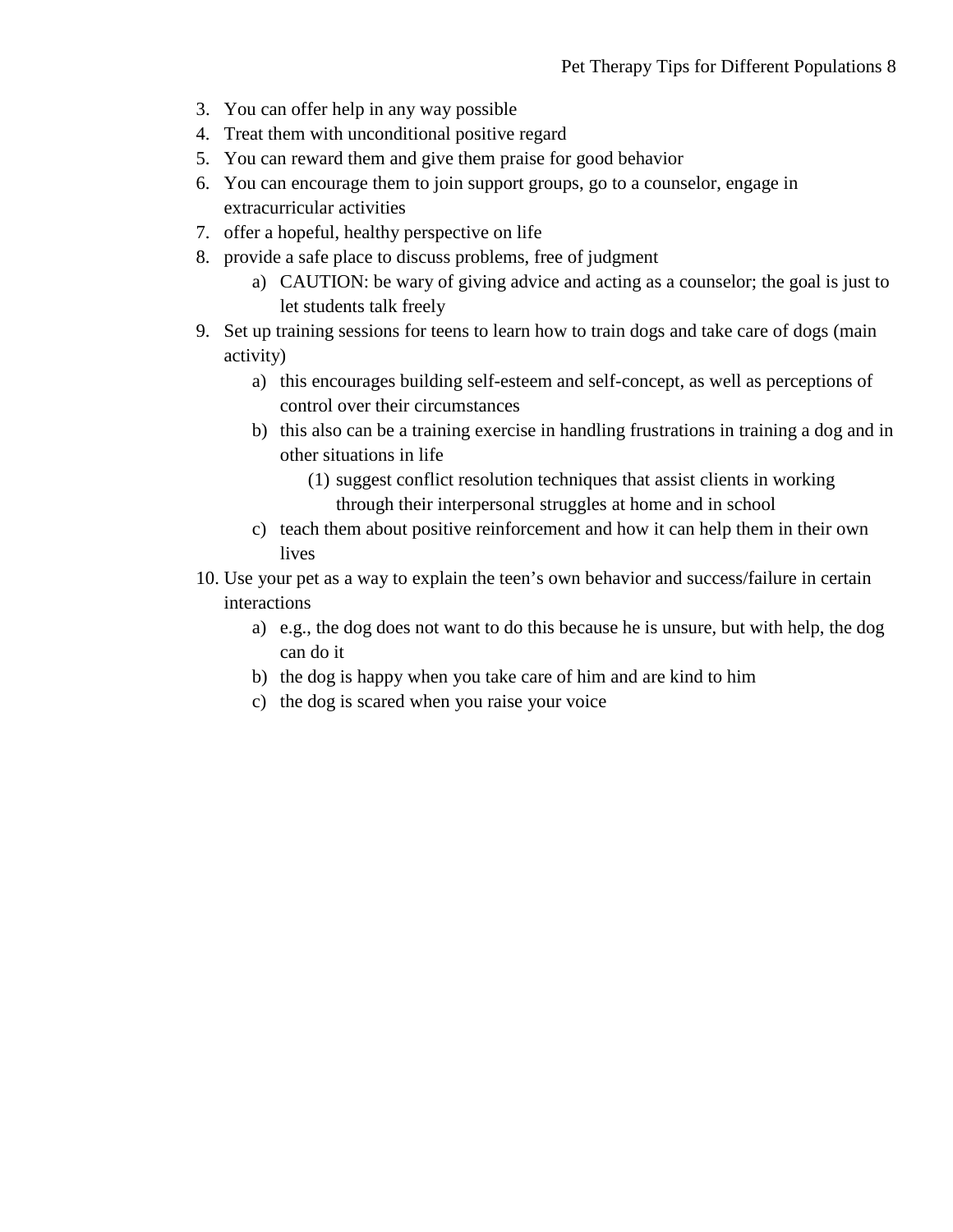#### **THE ELDERLY**

- I. Working with the Elderly in Nursing Homes
	- A. When to Visit
		- 1. Older people tend to become sleepier in the early evening and wake earlier in the morning compared to younger adults.
		- 2. Perhaps schedule visits with elderly when they are more likely to be awake: before early evening, especially in the morning
		- 3. If you visit in the early evening, do not be discouraged by a lack of participation
	- B. Where to Visit
		- 1. Working near a nurse's station or in central area is the cheapest for nursing homes
			- a) It's ideal if a staff person is available at all times on therapy dog visits
			- b) at least be in a position to be able to hail a nurse if needed
				- (1) this is to avoid accidents or have nurses deal with a patient that could potentially harm your dog
	- C. How to Interact
		- 1. Elderly in nursing homes more likely to be depressed than other elderly, and social engagement is important predictor of depression in nursing homes
			- a) Social interaction as facilitated by the dog is beneficial psychologically
				- (1) This is your job! Talk to the residents when visiting with pets
					- (a) Talk about weather, their pasts, the dog, tell stories, encourage them to tell stories
					- (b) Initiate as many conversations as you can
					- (c) Keep the conversation light-hearted and be able to laugh
					- (d) Ask nurses who might know about a resident what that resident is interested in and talk about that
						- (i) you can do this if you decide to ask a nurse who usually likes visits from animals
				- (2) Plan something fun; do tricks, play games
		- 2. How to Approach Residents
			- a) Be quiet and respectful at all times because many residents will not feel well
			- b) Always read body language; some elderly people, due to physical limitations, may not communicate as well verbally
			- c) Ask permission before visiting
			- d) Ask a resident if they like dogs before asking to visit
				- (1) Sometimes residents say they do not want to pet a dog because they do not understand your question, they do not want to monopolize the dog's time, or because they feel self-conscious in the center of group attention
			- e) If there are several people who look like they want to pet the dog, mention that the dog likes being pet by several people at once
			- f) Residents may worry about a dog's unpredictable movements being potentially harmful, so if you tell a resident how to interact with the dog, he/she might feel more comfortable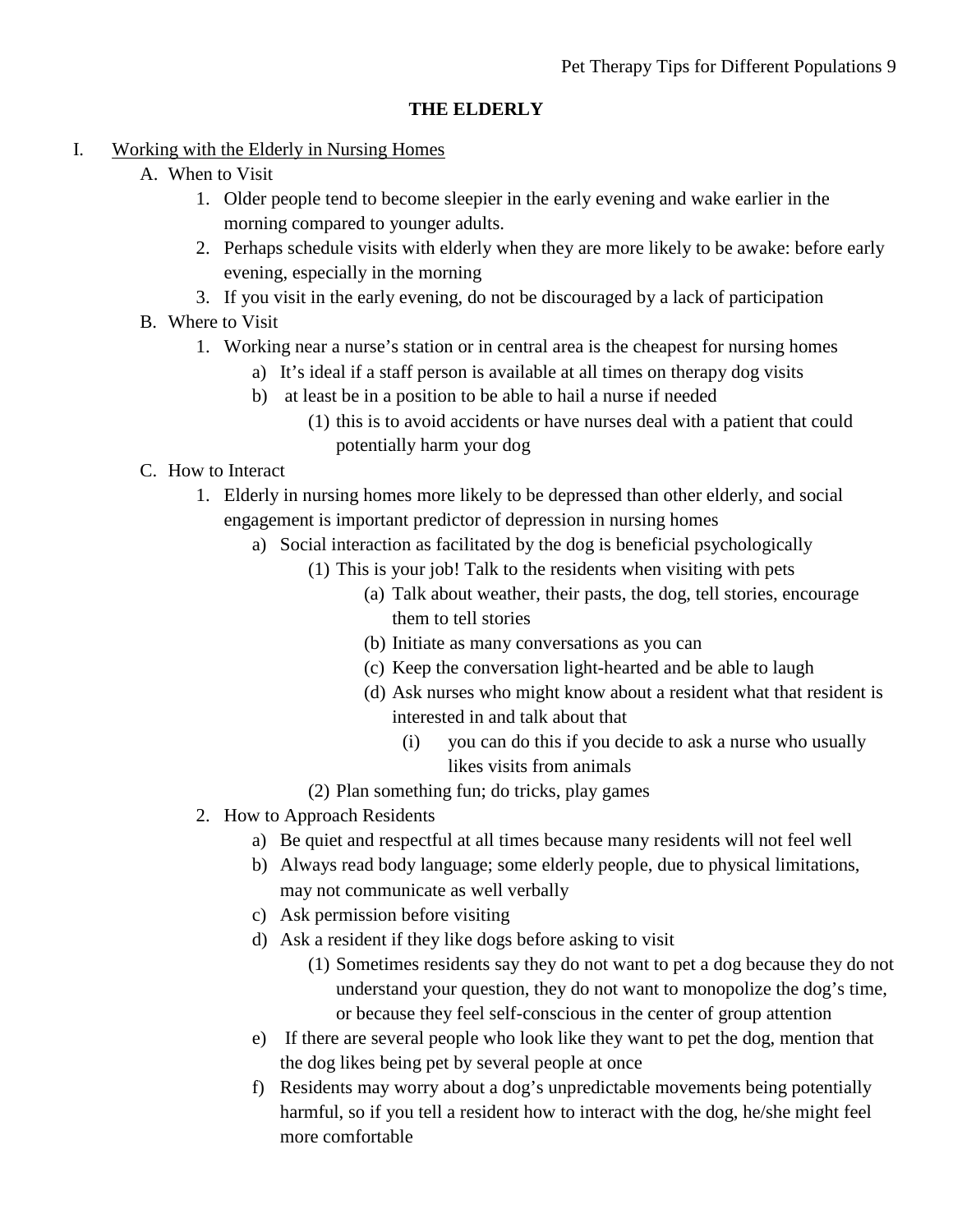- (1) Assure residents before approaching that your pet is gentle and calm; mention that he/she is a therapy dog
- (2) Tell residents how your pet likes to be petted
	- (a) it helps to ask a resident to pet a dog *under* its head
		- (i) dogs will often lift their heads up when approached with a petting hand from above because it can be intimidating (a) this raising of the head can discourage residents
- (3) If your dog likes to lick, tell the resident and ask if that is okay (a) Many elderly people I have run into dislike being licked
- g) For people in wheelchairs, it is often effective to put the dog beside the person facing in the same direction as the person. It is easy to pet a dog this way, and the person does not have to worry about feeling confronted by a dog's teeth
- 3. Interaction Suggestions Based on Elderly Health Changes
	- a) Increasing limitations in ability to physically perform normal activities of daily living because of physical impairments and disease
		- (1) Loss of neurons in brain (that aren't replaced) account for decreased flexibility, slowness of movement, stooped, shuffling gait
		- (2) Falls are the most common and most serious problem that elderly people face
			- (a) This is why it is important to ask residents to sit down when near a dog!
	- b) Bodily changes that affect strength
		- (1) Bone loss occurs in elderly
		- (2) Arthritis affects more than ⅓ of men and ½ of women older than 65
			- (a) causes swelling, pain, discomfort
		- (3) loss of muscle mass
		- (4) For all these reasons, be careful in your interactions with elderly people
			- (a) keep dog under control at all times
			- (b) do not set heavy dogs in seniors' laps
				- (i) Putting smaller dogs in a chair is helpful, especially if you can use hand gestures to show where you want a dog to face based on the resident's preference
			- (c) certain play activities like tug-of-war are not appropriate with seniors
				- (i) Retrieving is a better game to play
			- (d) Some older people have a stronger side: put your dog on that side of them so they can better pet the dog (do not ask the person which side is stronger, though!)
	- c) Aging of sensory organs
		- (1) As people grow older, they experience some loss of sensitivity in their sensory abilities
		- (2) Vision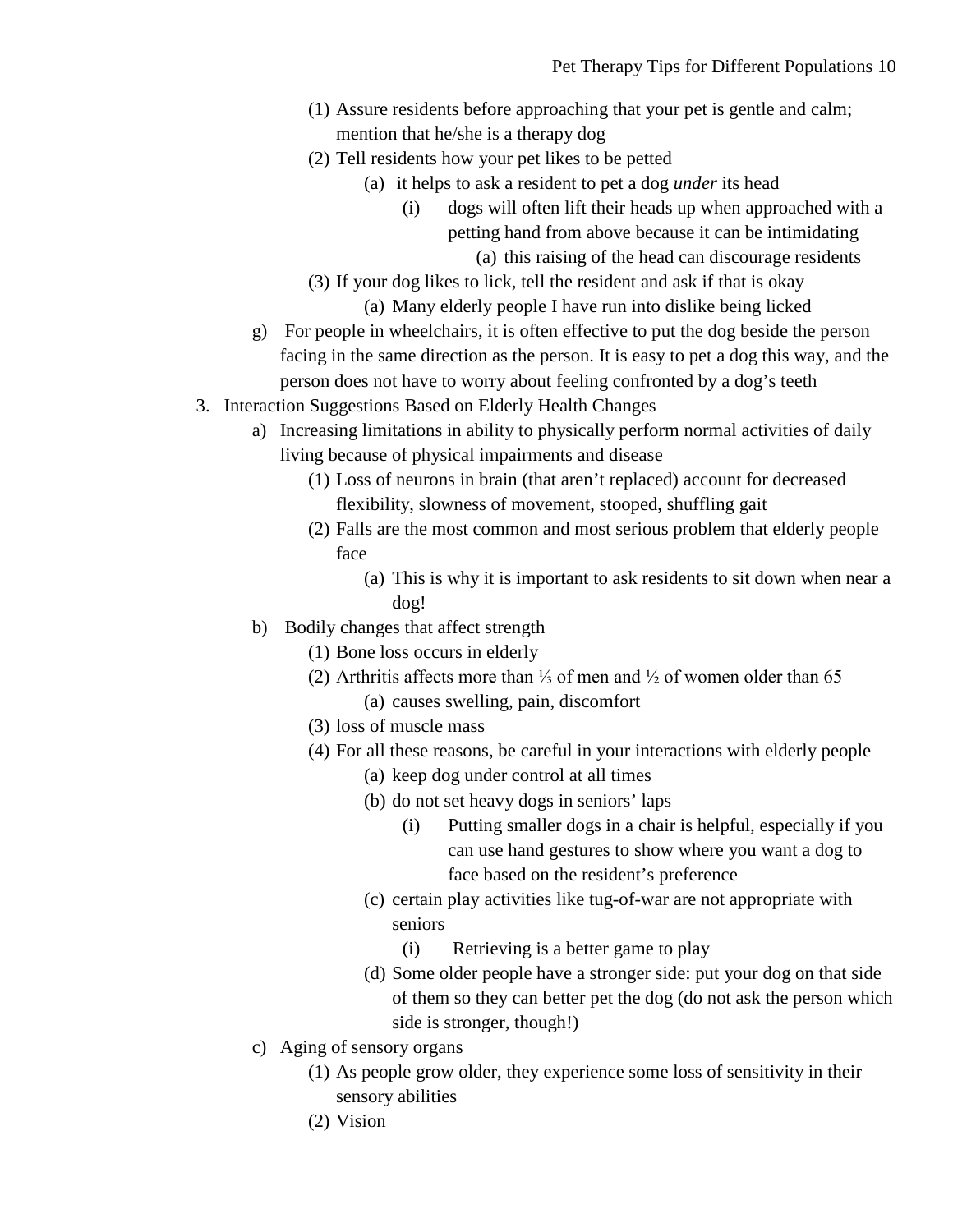- (a) vision impairment is one of the leading causes of disability for people 65+
- (b) Older people need more light to perceive depth and to see clearly
- (c) vision loss can be dangerous; it is a good idea when moving an older person to tell them what is around them so they do not trip and fall
- (d) make sure the lighting is good when you bring your pet in; turn on all lights possible
- (e) do not do tricks too far away from seniors
- (f) occasionally remark on what the dog is doing, especially if it is comical
- (3) Hearing
	- (a) hearing loss increases with advanced age
	- (b) longitudinal study of men and women aged 50-102:
		- (i) 12.1% women had hearing loss
		- (ii) 23.6% of men had hearing loss
	- (c) People with hearing problems often have trouble with morale and social functioning; more likely to feel left-out
		- (i) make a special effort to be heard by those with hearing problems
		- (ii) use hand gestures
		- (iii) smile
		- (iv) make it easy for the hearing impaired to see what is occurring
- (4) Touch and temperature
	- (a) sense of touch diminishes with age, especially on skin of fingertips, which becomes less sensitive
	- (b) decreased sensitivity to pain
	- (c) bodies lose ability to regulate heating and cooling
		- (i) elderly feel more comfortable in warm environments
		- (ii) blood circulation decreases, they lose the layer of fatty tissue beneath the skin that helps with insulation
			- (a) be prepared for yourself and dog in warm temps! Have water available and do not dress too warmly
		- (iii) sweat glands decrease and may stop working
			- (a) watch for heat exhaustion/stroke if you are outside with seniors
- (5) Potential Mental Issues due to normal aging
	- (a) As people get older, memory lapses become more frequent
	- (b) new information is more difficult to remember
		- (i) do not expect older people to remember new names right away; introduce yourself and your dog several times if necessary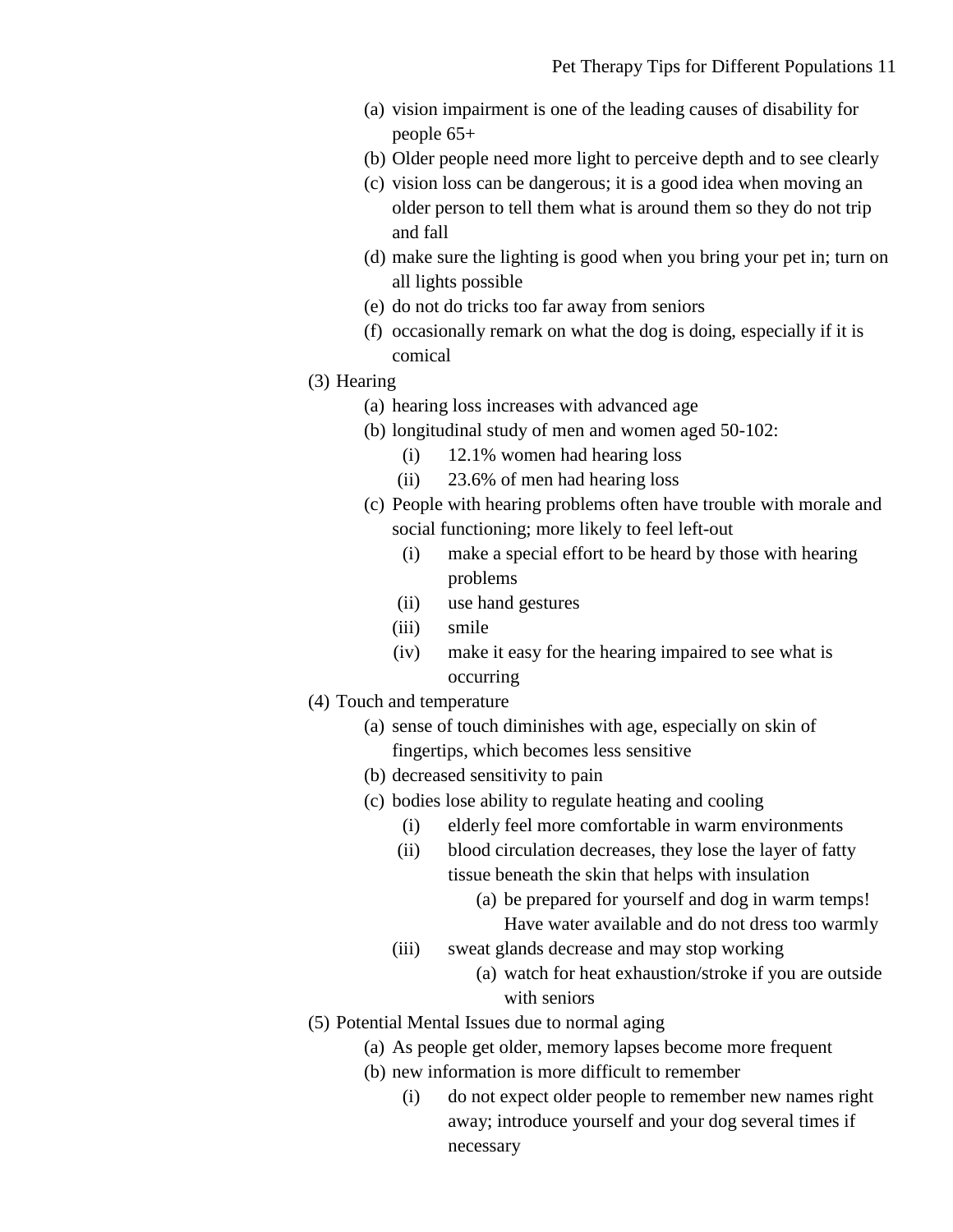- (ii) Avoid saying, "do you remember me?"
- (c) long-term memory fairly stable
	- (i) Ask older people about their past experiences and pets
		- (a) Reminiscing is good for elderly people

## II. Elderly with Alzheimer's

- A. What is Alzheimer's?
	- 1. Alzheimer's is a common form of dementia
	- 2. Half of all people who reach 85 have symptoms of Alzheimer's
		- a) You will encounter this often!
	- 3. onset of Alzheimer's is slow and involves subtle changes
		- a) begins with loss of short-term memory; a person permanently forgets things like where they put belongings
		- b) repetition and confusion
			- (1) may ask same question over and over, may confuse time of day
		- c) about ⅓ have delusions involving theft
			- (1) be careful about receiving gifts
		- d) a person with Alzheimer's may be able to tell a story from 40 years ago in detail but forget what year it is
			- (1) roll with the punches in confusing conversations
		- e) people with Alzheimer's can have mood swings
- B. How to Communicate with a Person with Alzheimer's
	- 1. Tips for helping a person with Alzheimer's communicate:
		- a) Be patient and supportive
			- (1) do not interrupt, and let the person know that you care to listen
		- b) offer comfort and reassurance
			- (1) If he or she is having trouble communicating, let the person know that it's okay. Encourage the person to continue to explain his or her thoughts.
		- c) Avoid criticizing or correcting
			- (1) Don't tell the person what he or she is saying is incorrect. Instead, listen and try to find the meaning in what is being said. Repeat what was said if it helps to clarify the thought.
		- d) Avoid arguing
			- (1) If the person says something you don't agree with, let it be. Arguing usually only makes things worse — often heightening the level of agitation for the person with dementia.
			- (2) It is better to go where they are
				- (a) If they think they are 12 years old sitting on their parent's porch in the summer, roll with it rather than telling them that they are wrong
		- e) Offer a guess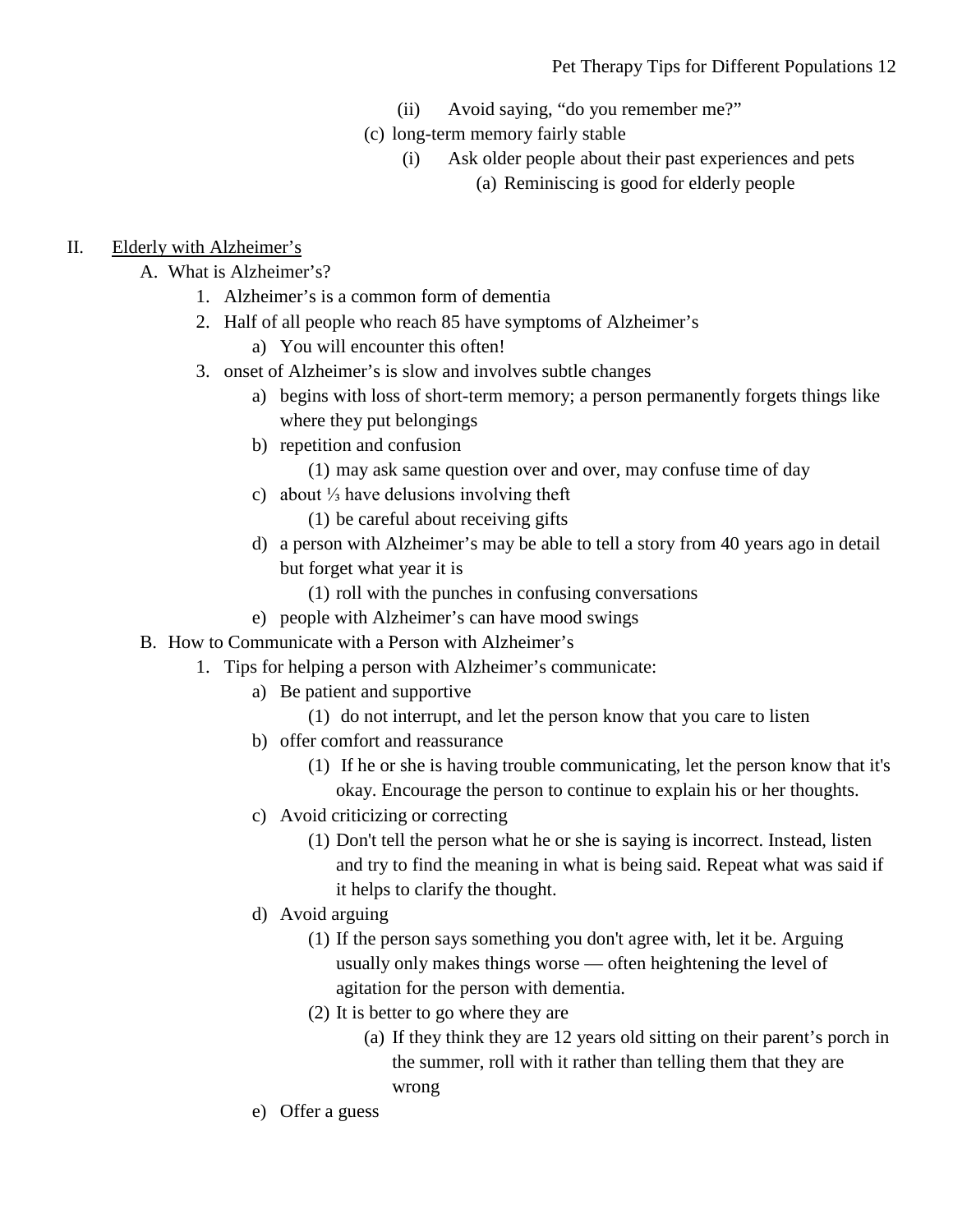- (1) If the person uses the wrong word or cannot find a word, try guessing the right one. If you understand what the person means, you may not need to give the correct word. Be careful not to cause unnecessary frustration.
- f) Encourage unspoken communication
	- (1) If you don't understand what is being said, ask the person to point or gesture.
- g) Limit Distractions
	- (1) Find a place that's quiet. The surroundings should support the person's ability to focus on his or her thoughts.
- h) Focus on feelings, not facts
	- (1) Sometimes the emotions being expressed are more important than what is being said. Look for the feelings behind the words. At times, tone of voice and other actions may provide clues.
- 2. Tips For Your Communication with a Person with Alzheimer's
	- a) Keep in mind: while a person with later-stage Alzheimer's may not always respond, he or she still requires and benefits from continued communication
	- b) Identify yourself
		- (1) Approach the person from the front and say who you are.
		- (2) Keep good eye contact
			- (a) If the person is seated or reclined, go down to that level.
	- c) Use the person's name
		- (1) It helps orient the person and gets his or her attention.
	- d) Use short, simple words and sentences
		- (1) Lengthy requests or stories can be overwhelming.
		- (2) Ask one question at a time.
	- e) Speak slowly and distinctively
		- (1) Be aware of speed and clarity of speech
		- (2) Use a gentle and relaxed tone a lower pitch is more calming.
	- f) Patiently wait for a response
		- (1) The person may need extra time to process what you said.
	- g) Repeat information or questions as needed
		- (1) If the person doesn't respond, wait a moment. Then ask again.
	- h) Avoid confusing, vague statements
		- (1) If you tell the person to "Hop in!" he or she may interpret your instructions literally.
		- (2) Instead, describe the action directly: "Please come here. Your shower is ready."
		- (3) Instead of using "it" or "that," name the object or place.

(a) For example rather than "Here it is" say "Here is your hat."

- i) Use positive sentences
	- (1) Instead of saying, "Don't go there," say, "Let's go here."
- j) Give visual cues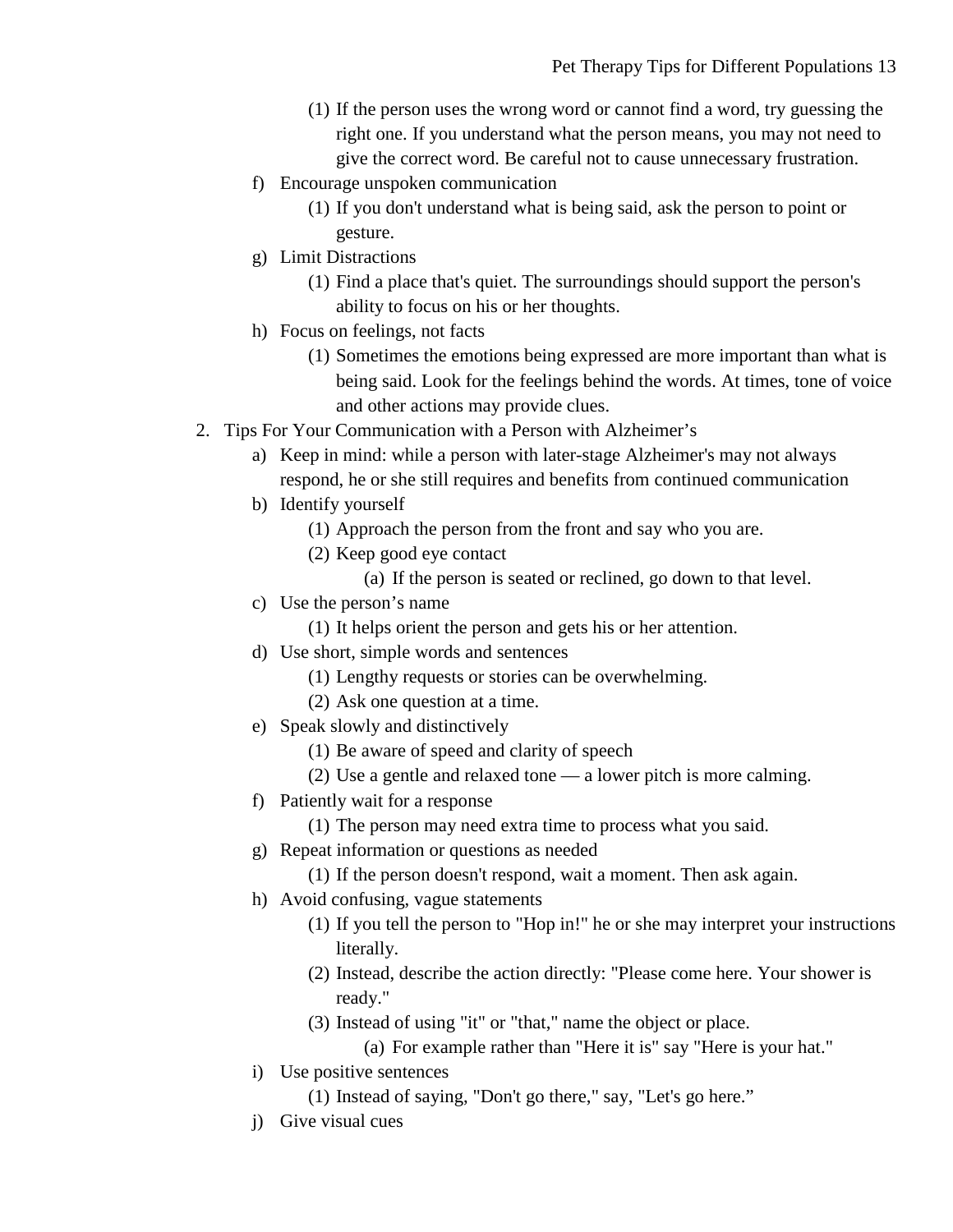- (1) To help demonstrate the task, point or touch the item you want the individual to use or begin the task for the person.
- k) Convey an easy-going manner
	- (1) Be aware of your feelings and attitude you may be communicating through your tone of voice.
	- (2) Use positive, friendly facial expressions and nonverbal communication.
- C. How to Handle a Mood Swing
	- 1. Can be caused by fear, fatigue, frustration
	- 2. What to do:
		- a) find out what is causing the frustration, and try to understand it
		- b) reassure the person
			- (1) Use calming phrases such as: "You're safe here;" "I'm sorry that you are upset;" and "I will stay until you feel better." Let the person know you are there.
		- c) Ask a nurse for help
			- (1) But never leave residents alone!
		- d) Hopefully you will have someone standing nearby in the event of a resident becoming upset(especially if you stay near a nurse's station)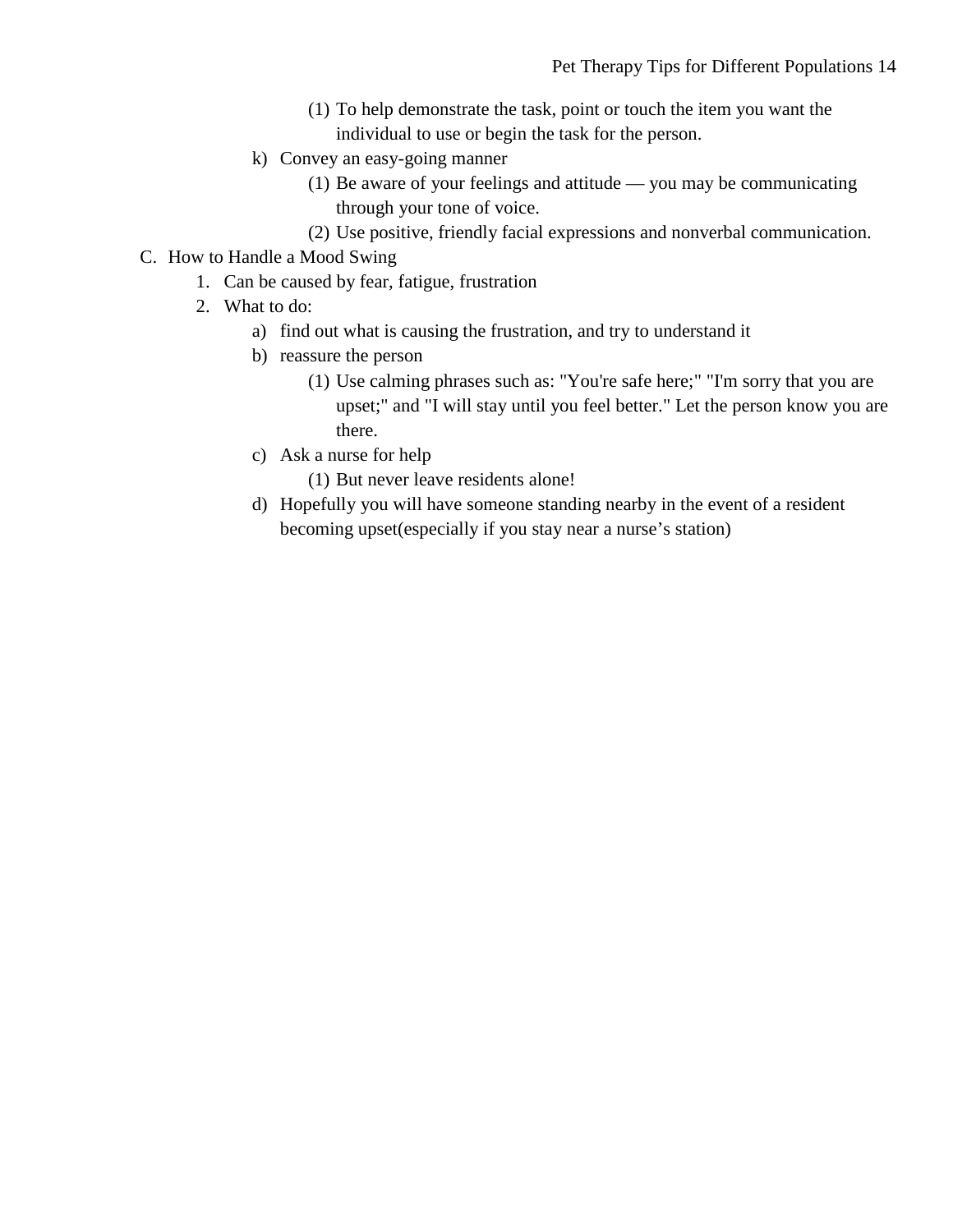## **PHYSICAL THERAPY**

- I. What is Physical Therapy?
	- A. PTs examine each individual and develop a plan using treatment techniques to promote the ability to move, reduce pain, restore function, and prevent disability
	- B. Treatments
		- 1. Physical Therapy incorporates stretching, therapeutic exercise(work on strength, balance, endurance, flexibility), balance training, strength training, functional mobility training, gait training, and caregiver training
- II. Working with Physical Therapists
	- A. Physical Therapists often not sure of how to implement a dog in treatment
		- 1. Ask them what patients like dogs
		- 2. Ask them what the treatment goals are for patients who like dogs
		- 3. Tell them what your dog is capable of
			- a) tricks
			- b) obedience commands that could be helpful
				- (1) sit and stay(for being pet and brushed)
				- (2) heel (for walking with patients)
			- c) Remind them that dogs can be used as a reward
		- 4. Work together to come up with a treatment plan
			- a) Will you work with same patients every few weeks?
			- b) Will you perform similar tasks each week?
		- 5. Set up *regular* and *scheduled* pet therapy visits with a few clients that enjoy animals

## III. Example Exercises

- A. Improving balance and endurance standing
	- 1. Play fetch with the dog while standing
		- (1) Have a towel to wipe drool off ball/toy
		- b) offers a distraction and a reward
		- c) can have participant move farther away with each throw
		- d) benefits:
			- (1) mobility, range of motion, upper body movement/control, arm strength, can help with standing endurance
		- e) skills needed: sit/stay, fetching
	- 2. Brush the dog while standing
		- a) Place the dog on a raised table and ask the client to stand while stroking or brushing the animal's back and head
			- (1) Have dog sit on blanket
			- (2) Nice to have a lint roller handy
		- b) this gives the person a reward and a reason for standing
		- c) can help with stretching if you place dog at end of person's reach
	- 3. Have person hold a hoola hoop and command dog to jump through it
		- a) benefits:
			- (1) upper body movement/control, hand/arm strength and control, positional concept, can help with arm and standing endurance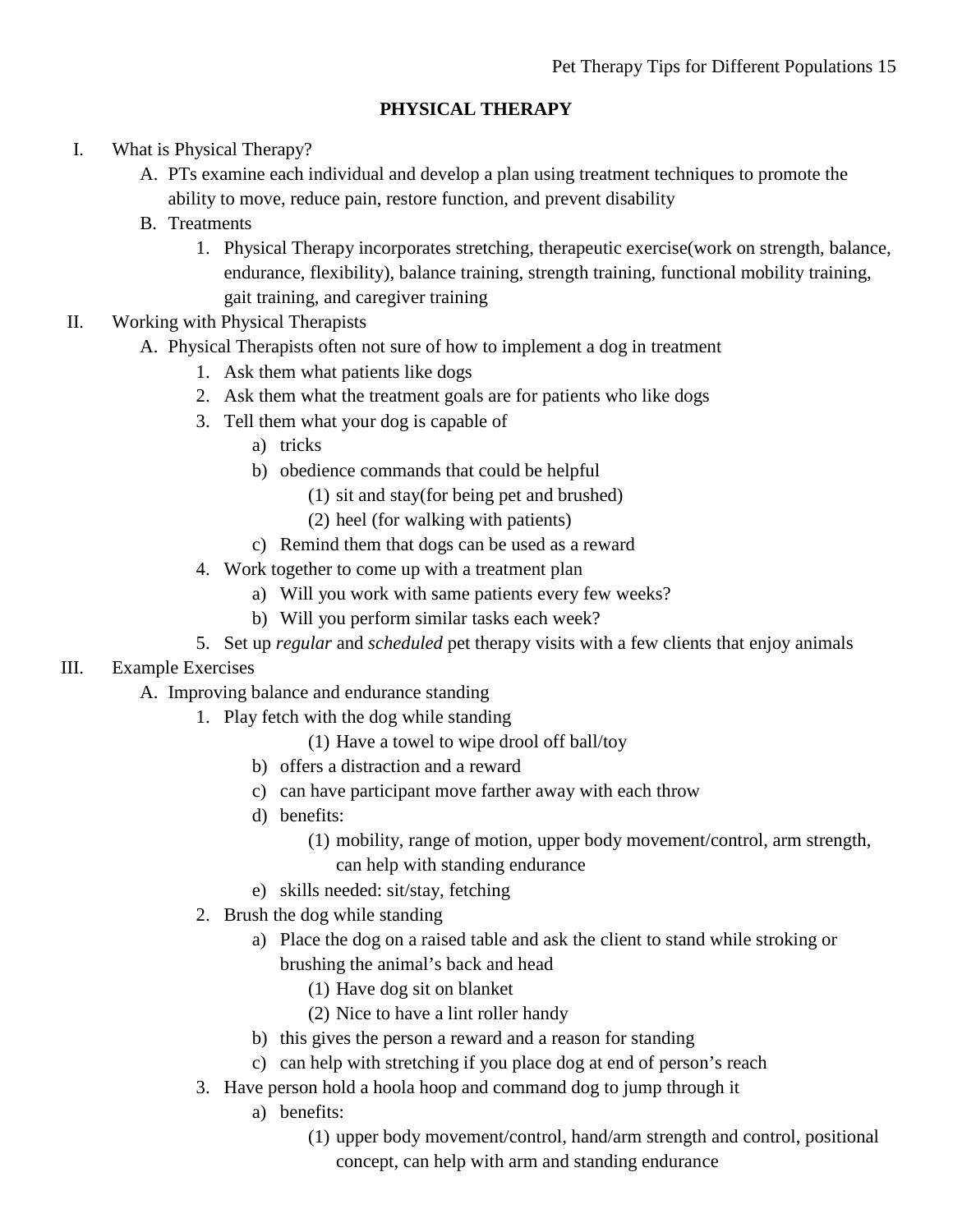- 4. Have participants hold a rope in place for dog to walk/crawl under or over
	- a) skills needed: "crawl" and "jump" on command
	- b) benefits:
		- (1) upper body movement, attention to task, can help with arm and standing endurance
- B. Improving balance and endurance walking
	- 1. walk the dog around the halls with the patient
		- a) To increase the client's ambulation skills, the therapist has the client walk the dog for short distances around the facility grounds. (The handler uses a double lead and walks alongside the dog and client.)
		- b) have two leashes; one for handler to hold, and other for patient to hold
	- 2. Have person pull dog in wagon (dog sits)
		- a) benefits
			- (1) balance, mobility, upper body movement, hand/arm strength
	- 3. Have your dog "march" beside a person as they march
- C. Improving arm strength and endurance
	- 1. fetch
	- 2. holding a hoop for dog to jump through
	- 3. holding a jump rope for a dog to crawl under

\*See more ideas for exercises and activities in the last section of this booklet, Other Activities and Trick Ideas from the book, "Animal Assisted Therapy Activities to Motivate and Inspire"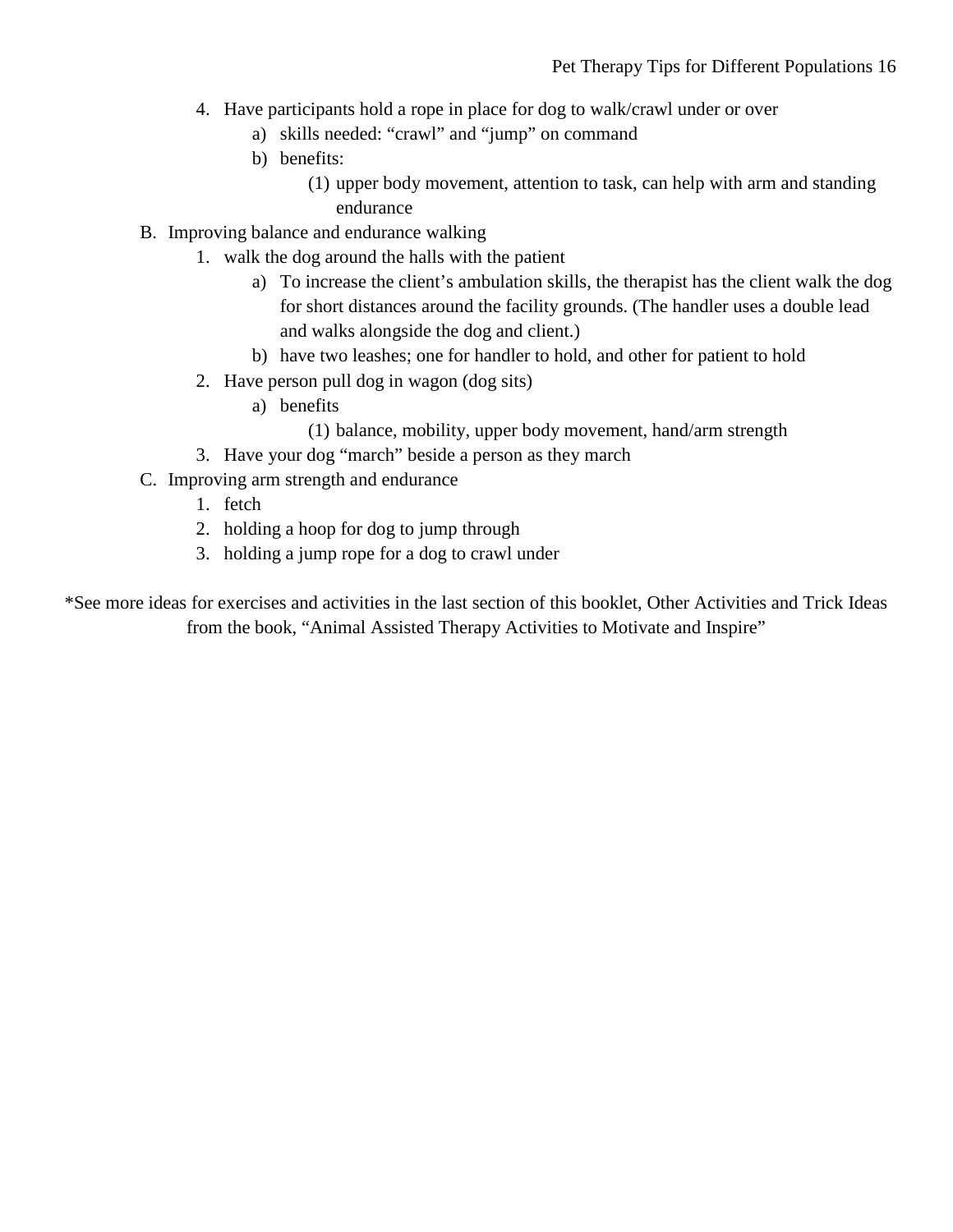### **OCCUPATIONAL THERAPY**

- I. What is Occupational Therapy?
	- A. Occupational therapists work with people of all ages who need specialized assistance to lead independent, productive, and satisfying lives due to physical, developmental, social, or emotional problems.
	- B. Occupational therapists use the "occupations" of self-care, work, and play/leisure activities to increase independence, enhance development, and/or prevent disability.
	- C. Who you might work with:
		- 1. Common occupational therapy interventions include helping children with disabilities to participate fully in school and social situations, helping people recovering from injury to regain skills, and providing supports for older adults experiencing physical and cognitive changes
		- 2. Might work with adults and children with brain injury, chronic diseases, adults and children with developmental and intellectual disabilities, adults and children that struggle with their mobility, people who have had strokes, adults and children with autism
		- 3. More likely to work with fine motor skills
- II. Working with Occupational Therapists
	- A. Physical Therapists often not sure of how to implement a dog in treatment
		- 1. Ask them what patients like dogs
		- 2. Ask them what the treatment goals are for patients who like dogs
		- 3. Tell them what your dog is capable of
			- a) tricks
			- b) obedience commands that could be helpful
				- (1) sit and stay(for being pet and brushed)
				- (2) heel (for walking with patients)
			- c) Remind them that dogs can be used as a reward
		- 4. Work together to come up with a treatment plan
			- a) Will you work with same patients every few weeks?
			- b) Will you perform similar tasks each week?
		- 5. Set up *regular* and *scheduled* pet therapy visits with a few clients that enjoy animals
- III. Potential Activities for a Patient and Your Dog
	- A. Physical Therapy techniques mentioned before are helpful
		- 1. Additional strength and grip exercises for fine motor control:
			- a) Have person hold onto leash and dog pulls them in a wheelchair
			- b) Have person hold dog toys and treats tightly, then release when ready to give back to dog
			- c) Have person hold brush and groom dog
			- d) Manipulate buckles, clasps on leashes, collars, and animal carriers
			- e) Some toys can be useful for fine motor control exercises
			- f) Open containers of treats for the animal and feed small pieces of food to the animal
				- (1) soft cubes that contain balls to be thrown to dog
					- (a) person must extract these balls from cube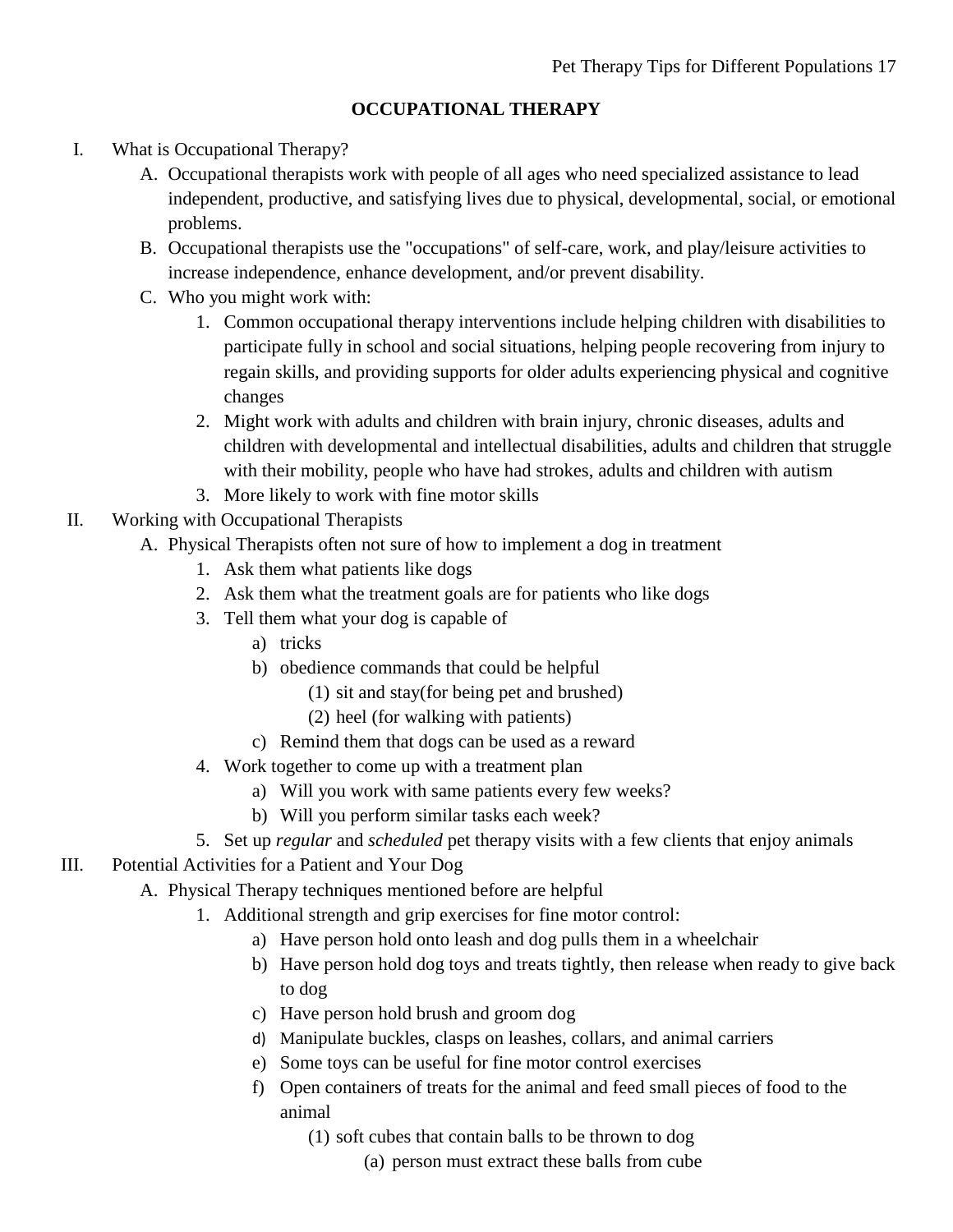- (2) soft rings on a stick that can be removed and thrown to dog, then put back on stick
- (3) squeaky toys can be squeaked a certain number of times before being thrown to dog
- 2. For children especially, a dog can be used as a model and reward
	- a) "The dog is doing this; why don't you do it, too?"
		- (1) example: "Harper likes her food; do you want to try yours?"
- B. Other Helpful Occupational Tasks
	- 1. "Washing Day"
		- a) Equipment: Rope tied between two chairs/table/wheelchair, some clothespins, basket of "wash"
		- b) participant stands at clothesline, dog "hands" the clothes to the participant to hang on the line using the clothespins
		- c) benefits: attention to task, following verbal directions, fine motor skills, hand-eye coordination
	- 2. Knife and fork
		- a) Equipment: knife, fork, plate, food dog can eat and can be cut
		- b) dog sits beside table, person cuts the food in bite-sized pieces for the dog, person cleans up
		- c) benefits: sequencing, caring for others, cleaning up, feeding skills, safety(in relation to knife and fork), hand/eye coordination, upper body movement
	- 3. Grooming
		- a) Equipment: bows/ribbons, dog brush/comb(make sure it's gentle!)
		- b) Make sure dog is able to be reached by person comfortably, and have person groom dog
		- c) benefits: caring for others, fine motor skills, motor planning
		- d) another benefit:
			- (1) A therapist teaches a client the steps of brushing a dog. Motivated by the opportunity to brush the dog himself, the client remembers the steps, and the therapist has the client recite the order of events aloud as he goes through the actual sequence.
			- (2) Mastering the use of grooming tools for a dog may support the establishment of a personal care routine for the client.
	- 4. Hide/find/cleanup
		- a) Skills needed: dog must find toy buried in box of styrofoam packing
		- b) equipment: toy, box with lid filled with anti-static packing peanuts, broom, dustpan
		- c) participant hides toy in packing material, gives dog "find it" command, dog finds toy and returns it to participant, participant uses broom and dustpan to clean up any packing material that spills out of box
		- d) benefits: clean up skills, sequencing
	- 5. Feed the Dog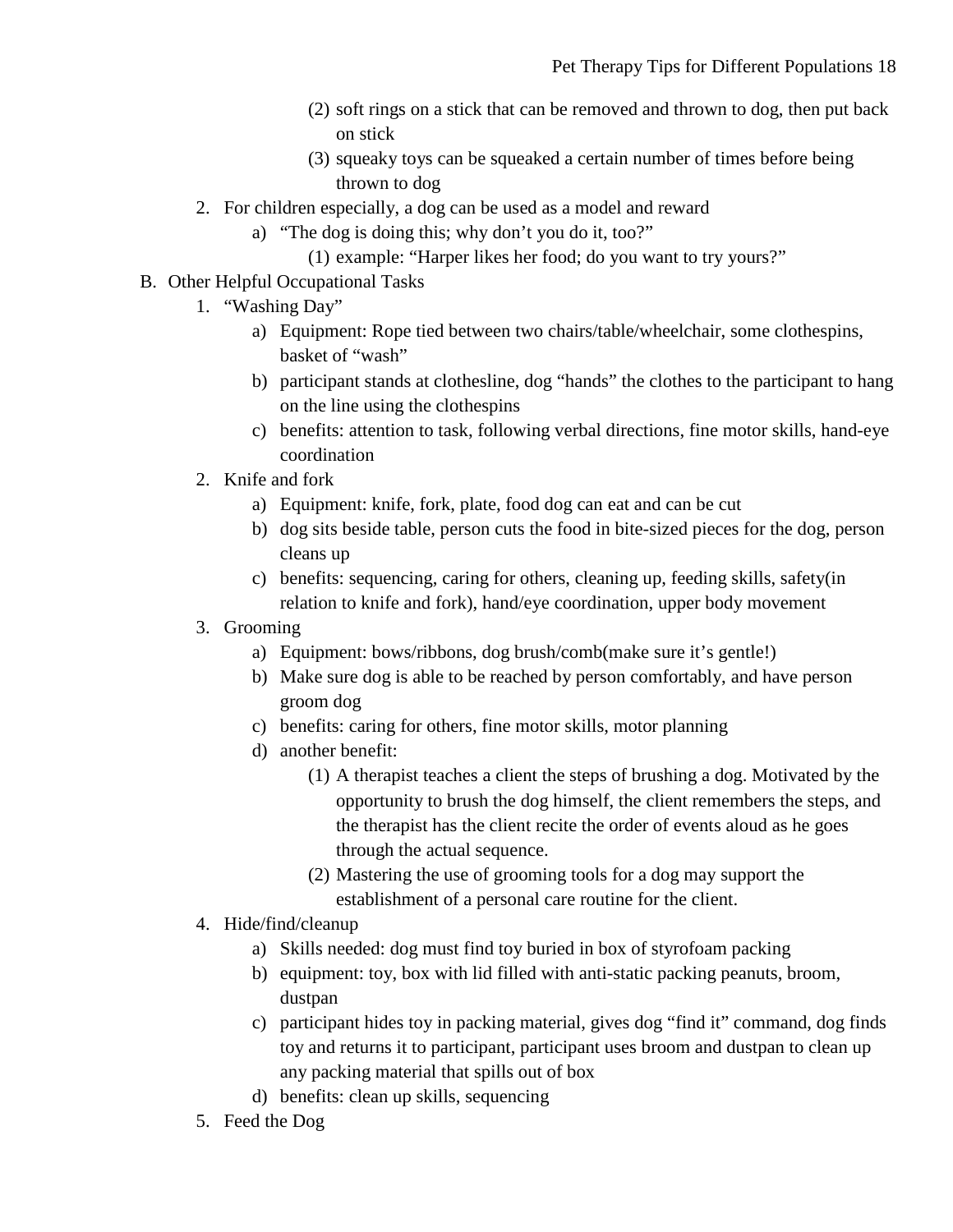- a) Equipment: dog bowl, spoon, kibble, second ingredient that is safe for your dog like cottage cheese or yogurt
- b) Participant prepares dog's meal by following handler's instructions, opening containers, measuring out appropriate amounts; mixes the ingredients with a spoon; participant gives command to "sit" and "wait" as s/he places the food on the floor. Participant collects bowls for washing and drying when dog is done(participant has opportunity to clean bowls afterward as well)
- c) You can also use measuring cups to learn quantities
- d) benefits: clean up skills, feeding skills, following verbal directions, fine motor skills
- 6. Colored treats (good at the end of a visit)
	- a) Have participant ask handler what color treat the handler wants to give to the dog; handler tells a color; participant gives that color treat (or treat from that color container) to dog and says goodbye.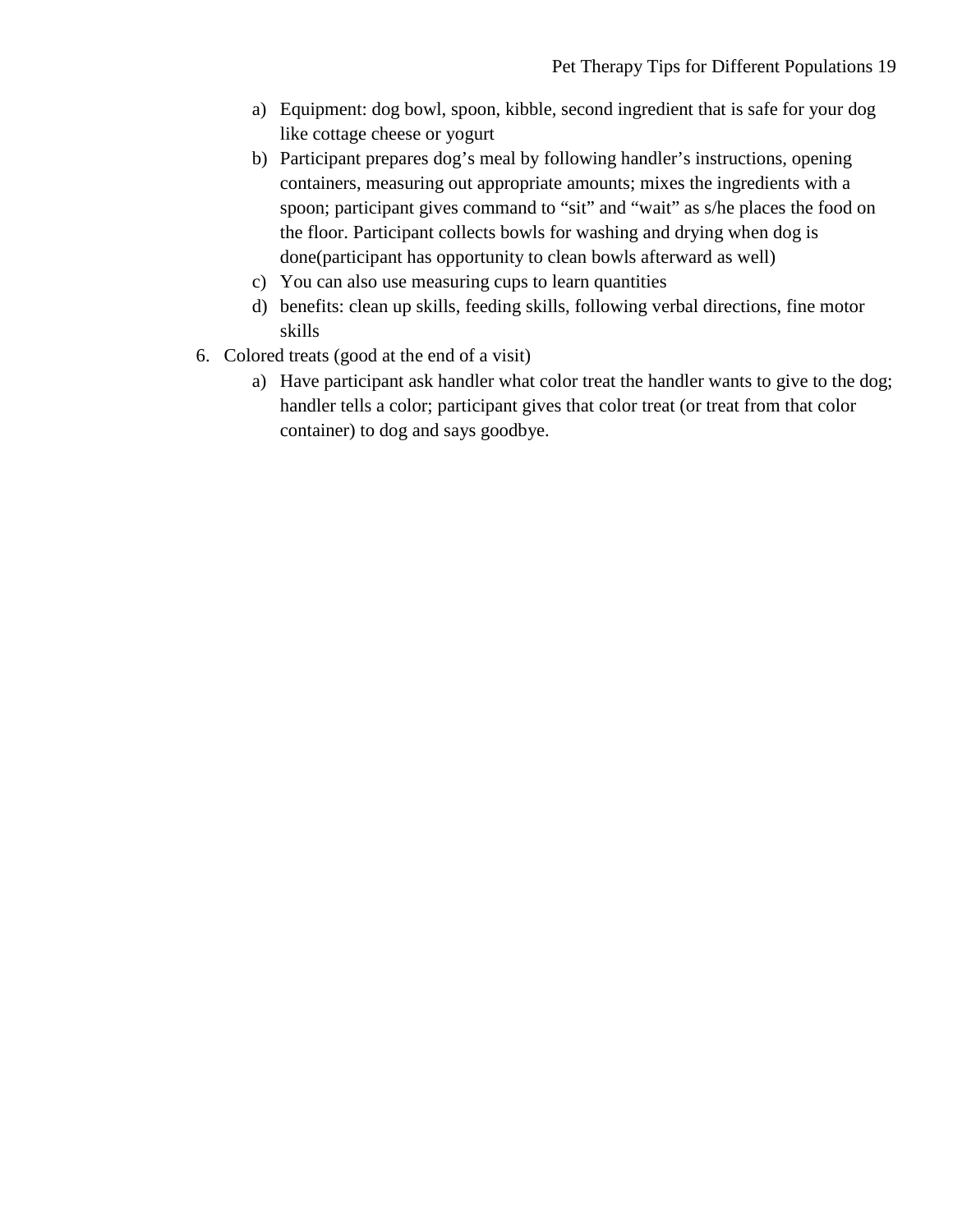#### **TRAUMATIC BRAIN INJURY:**

- I. About Traumatic Brain Injury(TBI)
	- A. Problems as a result of brain injury
		- 1. Symptoms of mild TBI include headache, confusion, lightheadedness, dizziness, blurred vision or tired eyes, ringing in the ears, bad taste in the mouth, fatigue or lethargy, a change in sleep patterns, behavioral or mood changes, and trouble with memory, concentration, attention, or thinking.
		- 2. For individuals hospitalized after a TBI, almost half (43%) have a related disability one year after the injury. A TBI may lead to a wide range of short- or long-term issues affecting:
			- a) **Cognitive Function** (e.g., attention and memory)
			- b) **Motor function** (e.g., extremity weakness, impaired coordination and balance)
			- c) **Sensation** (e.g., hearing, vision, impaired perception and touch)
			- d) **Emotion** (e.g., depression, anxiety, aggression, impulse control, personality change, social inappropriateness
			- e) also have trouble with **Communication** (expression and understanding)
- II. Benefits of AAT and TBI Patients
	- 1. **Empathy:** Identifying with and understanding the feelings and motives of another.
		- a) Understanding what an animal is feeling is easier than determining what a person is feeling because the animal is straightforward and lives in the moment
		- b) With TBI, the loss of the ability to "read" social cues and expressions of other people makes TBI survivors reduce their interactions with people and they start to focus inward
	- 2. **Outward Focus:** Bringing individuals out of themselves.
		- a) Individuals with TBI become more socially interactive when dogs are around.
	- 3. **Rapport:** A relationship of mutual trust or a feeling of connection or bonding. The animal's presence may open a path through the person's initial resistance.
	- 4. **Entertainment:** At a minimum, the presence of an animal can be entertaining. Even people who don't like animals often enjoy watching their antics and reactions.
	- 5. **Socialization:** Seeking out or enjoying the company of others.
		- a) Studies have shown that when dogs come to visit an agency, there is more laughter and interaction than during any other "therapy" or entertainment time.
	- 6. **Mental Stimulation:** Mental stimulation occurs because of increased communication with other people, recalled memories, and the entertainment provided dogs. The presence of the dogs serves to brighten the atmosphere, increasing amusement, laughter, and play. These positive distractions may help to decrease feelings of isolation or alienation
	- 7. **Physical Contact, Touch:** Much has been written about the correlation between touch and health. For some people, touch from another person is not acceptable, but the warm, furry touch of a dog is both acceptable and beneficial.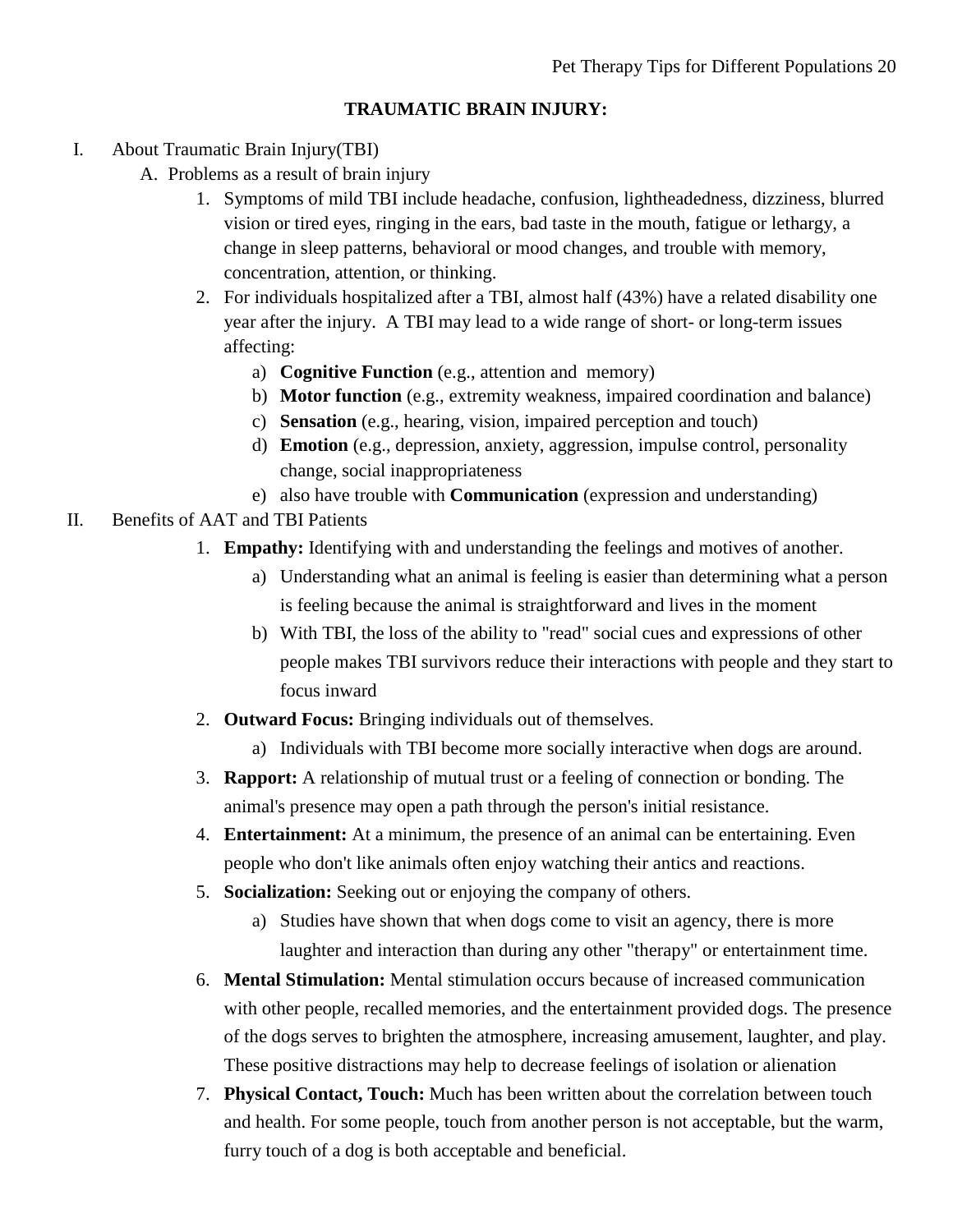- 8. **Physiological Benefits:** Positive effects on the basic functioning of the body.
	- a) Many people are able to relax when animals are present. Tests have shown that the decrease in heart rate and blood pressure can be dramatic.

## III. What You Can Do:

A. Overall, try to facilitate the natural benefits of AAT: empathy, outward focus, rapport, entertainment, socialization, mental stimulation, and touch

- 1. make people feel comfortable: smile, laugh, actively listen and respond
- 2. speak about pleasant things
- 3. encourage them to notice the dog and what the dog is doing
- 4. talk about feelings of the dog
- 5. have your dog do a few tricks
- 6. allow them to give your dog treats and toys
- 7. allow them to give your dog simple commands
- 8. tell stories
- 9. engage patients actively
- 10. ask them questions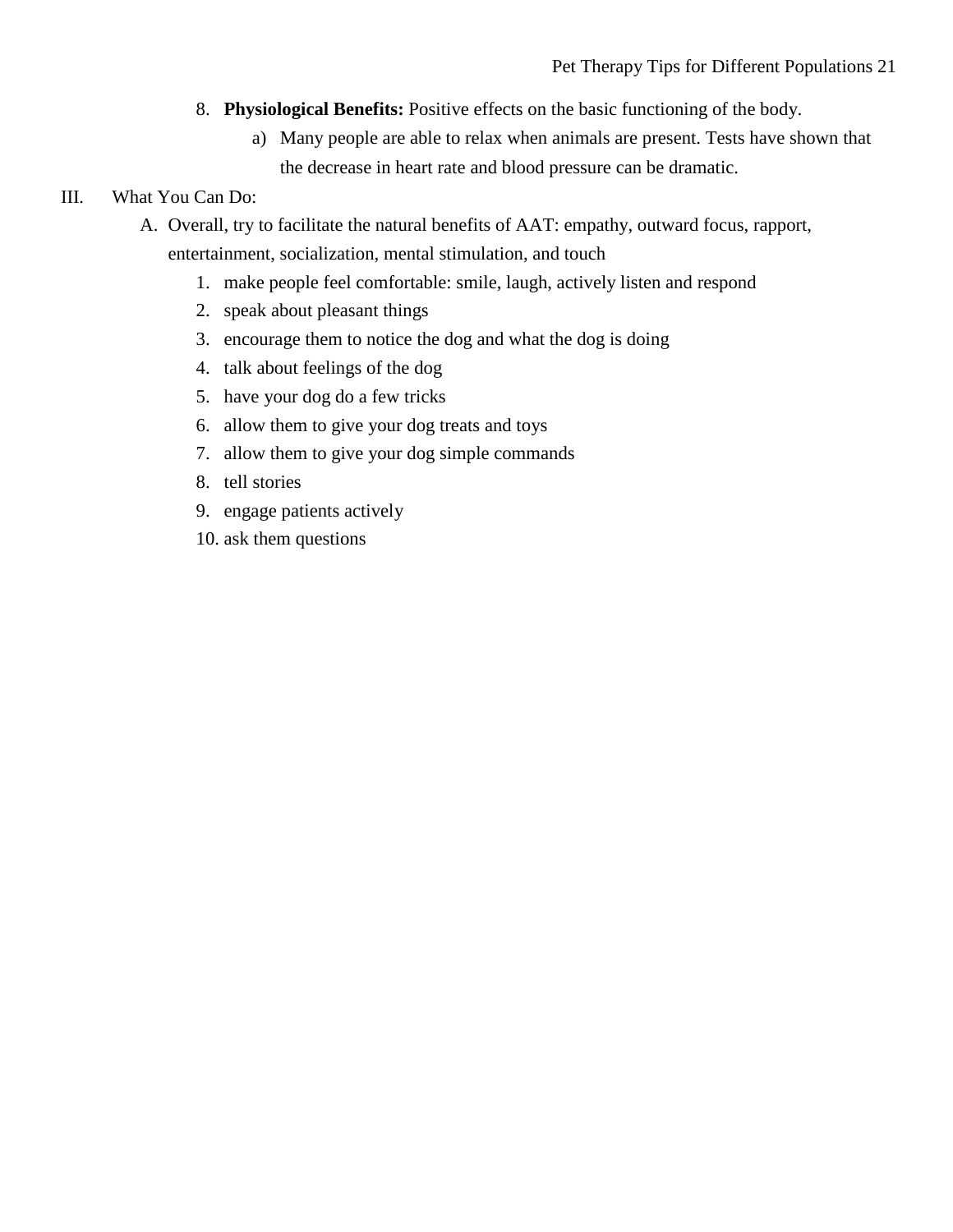# **Other Activities and Trick Ideas from the book, "Animal Assisted Therapy Activities to Motivate and Inspire"**

Here are a few tricks and games taken from the book, "Animal Assisted Therapy Activities to Motivate and Inspire." These tricks/games can be used in a variety of ways for each population. A few ways you can utilize these tricks/games are to:

- Entertain and increase group participation in nursing homes for the elderly and when working with TBI patients
- Give autistic children practice in social skills and play
- Practice sequencing with occupational therapy patients
- Have at-risk teens teach these tricks to your dog

Be creative! Feel free to change these tricks or come up with your own when working with clients. Always keep safety and the needs of the specific population in mind, and consult the professionals you are working with when creating a treatment plan.

I. Tricks

## **a. Play Piano**

- i. Equipment: small piano
- ii. Skills needed: sit, paw or touch command
- iii. Purpose is simply to entertain

# **b. Play Tambourine**

- i. Equipment: tambourine
- ii. Skills needed: paw or touch command
- iii. Purpose is simply to entertain

## **c. Read**

- i. How:
	- 1. Make a two-sided sign with one command per side
		- a. For example, on one side it could say "sit," and on the other it could say "paw."
	- 2. This trick requires your dog to understand hand signals
		- a. You need a hand signal for "sit" and a hand signal for "paw"
	- 3. Give the signals so it looks like your dog is reading the card, but do not say the command
- ii. Benefits for client:
	- 1. Good to show kids with reading difficulties that your dog can read
		- a. Use before the session
	- 2. Good trick teens can teach your dog
	- 3. Can also entertain

# **d. Carry the Basket**

- i. Equipment:
	- 1. Small basket that your dog can carry
	- 2. Can put treats in basket
		- a. Valentine's Day cards, food, business cards, small presents, etc.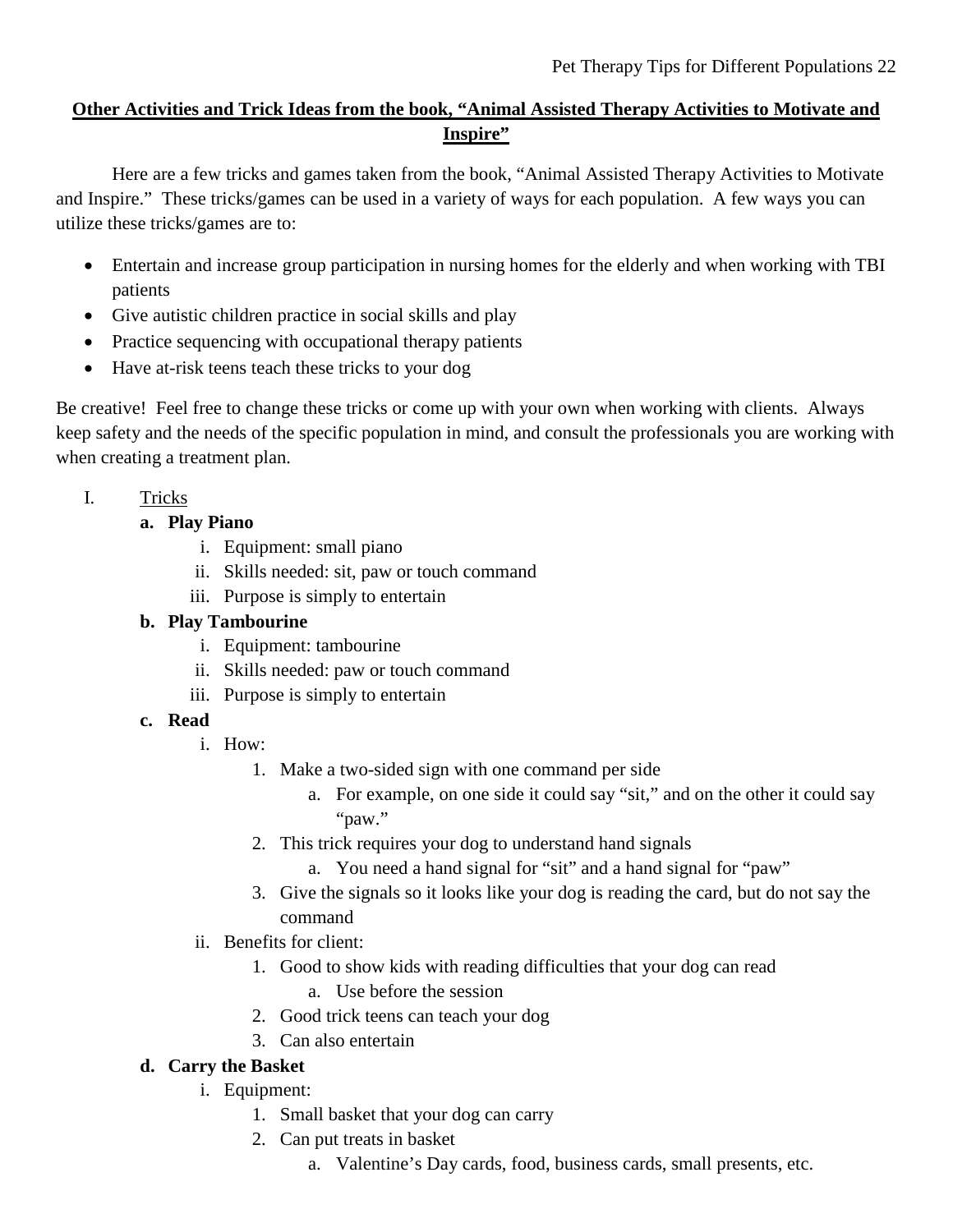- ii. Fun for those that will be **gentle** with your dog
	- a. Elderly, TBI patients, people at KPETS events like college students or KPETS members
	- b. Maybe not children
- iii. How:
	- 1. Trainer gives dog basket with treats and walks around room with dog
	- 2. People can reach in basket and pull out treats
- iv. Variation:
	- 1. People can also put items in basket for dog to collect
- **e. Dance**
	- i. Skills needed: stand on hind legs
	- ii. How: give the command to dance, and then use a treat to guide the dance
	- iii. Can use music
	- iv. Can be used to introduce your dog to children("My dog likes to dance. Do you like to dance?")

#### f. **Pray/Meditate**

- i. Skills needed: paws up, sit/stay
- ii. Equipment: chair
- iii. How:
	- 1. Tap chair and give the "paws up" command
	- 2. Give the "stay" command
	- 3. Give the "pray/meditate" command
		- a. Dog puts his head down between his paws
- iv. Purpose is to entertain

#### II. Games

#### **a. Limbo**

- i. Skills needed: down and crawl
- ii. Equipment needed: rope, two people to hold ends of rope
- iii. How:
	- 1. Have client(s) either watch the dog play limbo(for example, elderly), or take turns playing limbo with the dog(children)
- iv. Benefits for clients
	- 1. Can turn this into a game(especially with a child), or use as a trick to entertain
	- 2. Could help with arm endurance(holding rope) and standing in PT

#### **b. Dice**

- i. Equipment needed:
	- 1. 2 large, plush dice
	- 2. A piece of paper/card labeled 2-12
		- a. Every number will have a trick beside it
			- i. For example, your card could say this:
			- ii. 2. Sit
			- iii. 3. Down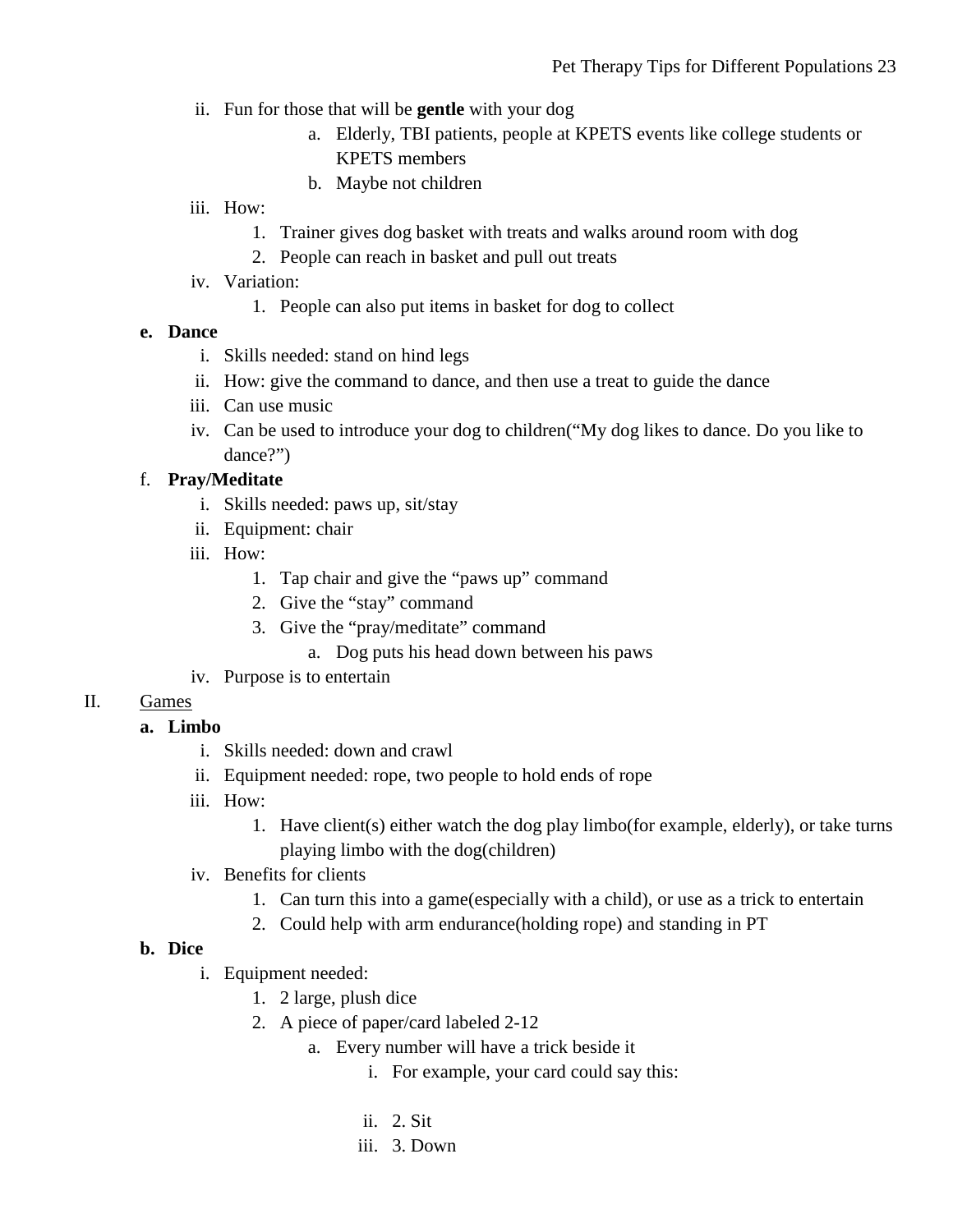- iv. 4. Roll over
- v. 5. Dance
- vi. 6. High 5
- vii. 7. Speak
- viii. 8. Crawl
- ix. 9. Play piano
- x. 10. March
- xi. 11. Fetch
- xii. 12. Your Choice
- ii. How:
	- 1. Participant will roll the large dice and count the dots
	- 2. Participant reads the trick next to the number on the card.
	- 3. Participant(or handler) instructs dog to perform the trick.
- iii. Client Benefits
	- 1. Numerical concepts, reading, sequencing, communicating with others, verbalizing wants/needs, upper body movement
- iv. Beneficial for:
	- 1. Children, children with reading difficulties, elderly, TBI, physical therapy patients for standing endurance/arm strength, occupational therapy patients
	- 2. Can increase client participation
	- 3. Helps with number practice and reading

#### **c. Ring Around the Rosie**

- i. Skills needed: down command and following on lead
- ii. How:
	- 1. Dogs and participants walk around in a circle, reciting the nursery rhyme.
	- 2. At the end of the nursery rhyme, the participant gives the dog the "down" command.
		- a. Client can lead dog and give command, or the owner can lead dog and give command
	- 3. The last team down is out of the game(or you do not have to eliminate anyone)
- iii. Client Benefits:
	- 1. Attention to task, sequencing, communicating with others, verbalizing wants and needs, balance, mobility, motor planning, cooperation/teamwork, play skills

#### d. **Tic-Tac-Toe**

- i. Skills needed: fetch and drop on command
- ii. Equipment needed:
	- 1. Game square divided into nine equal squares spread on the floor
	- 2. Ten bean bags or toys

a. 5 of each color/shape

- iii. How:
	- 1. Participant and dog take turns tossing or dropping bean bags/toys onto tic-tac-toe mat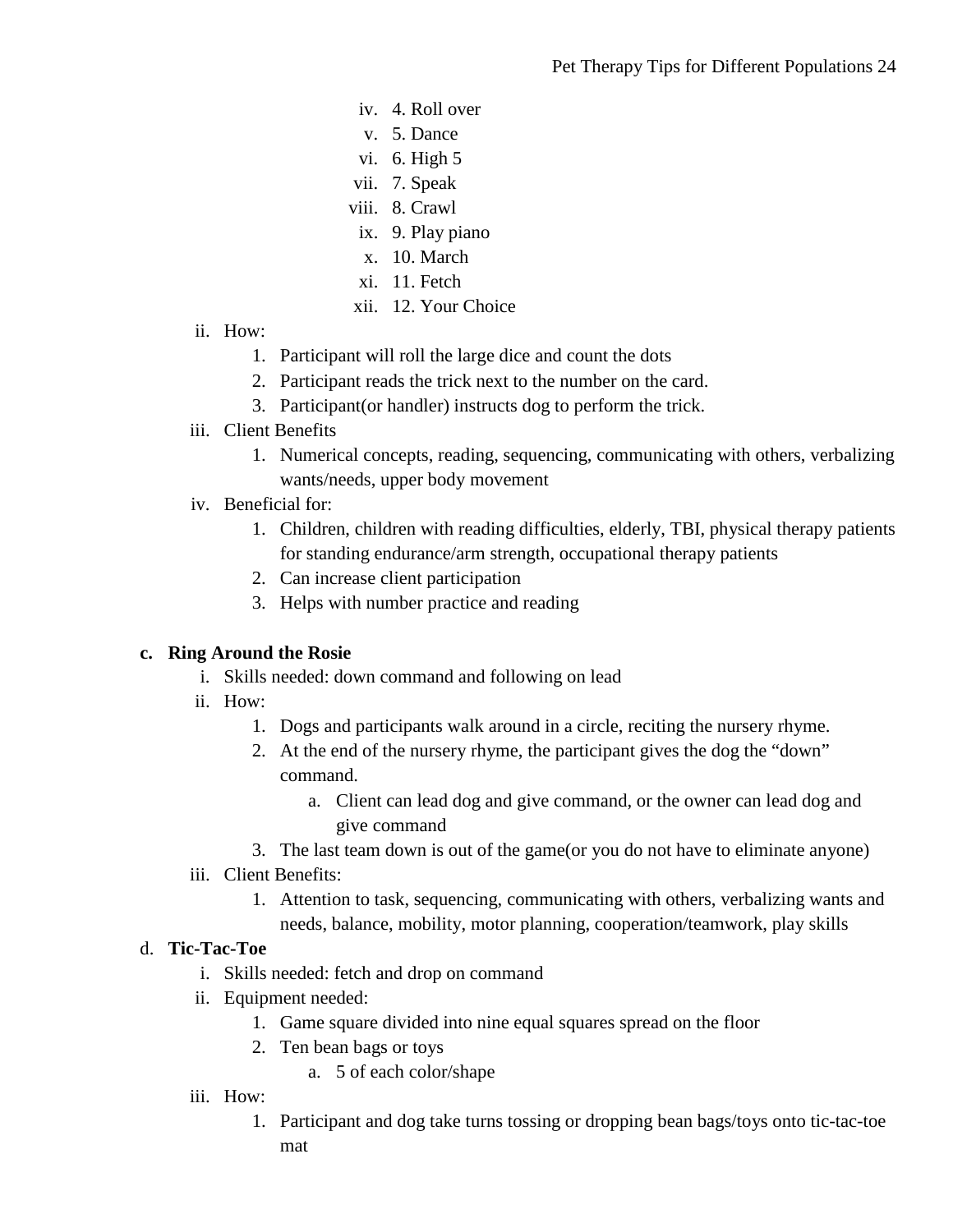- 2. Participant should hold all bean bags, and give/toss bean bags to dog when it is the dog's turn
- 3. Handler directs the dog to fetch the bean bag/toy and drop it on the mat in a space
- 4. Person who has 3 bags/toys in a row wins
- iv. Variations:
	- 1. Have participant throw bag rather than drop it on the mat
- v. Client Benefits:
	- 1. Attention to task, hand/eye coordination, motor planning, range of motion, upper body movement/control, play skills
	- 2. If client has difficulty moving(for example, if he/she is elderly), he/she can still play this game by telling the handler where he/she wants the toy to go(you could potentially label the spaces with numbers for easier play)
	- 3. Throwing the toy/beanbag could help with arm strength in PT

# e. **Musical Hoops**

- i. Skills needed: heel, sit
- ii. Equipment: One hoola hoop per participant
- iii. How:
	- 1. Participants walk around the outside circle to the music
	- 2. When the music stops, participants and dogs will find a hoola hoop and sit in it
	- 3. Remove one hoop each round
	- 4. Those outside of a hoop are eliminated from the game
	- 5. NO running!!
- iv. Client Benefits:
	- 1. Directional/positional, verbalizing wants and needs, balance, mobility, cooperation, play skills

# f. **Bowling**

- i. Skills needed: fetch
- ii. Equipment:
	- 1. Bowling pins or other objects that can be knocked down easily
	- 2. Ball
- iii. How:
	- 1. Participant will roll or throw the ball at pins to be knocked down
	- 2. Dog will retrieve ball and give it to first participant
	- 3. Participants can keep score, especially if adding practice is a goal
		- a. Letters can also be used in place of numbers; perhaps you could create a spelling game using pins!
- iv. Benefits:
	- 1. Attention to task, directional/positional, numerical concepts, verbalizing wants and needs, fine motor skills, hand/eye coordination, range of motion, play skills
	- 2. Could be used to help with standing balance/endurance and arm strength in PT
	- 3. Easy game for residents in nursing home to play or for TBI patients
- g. **Where's your bone?**
	- i. Skills needed: